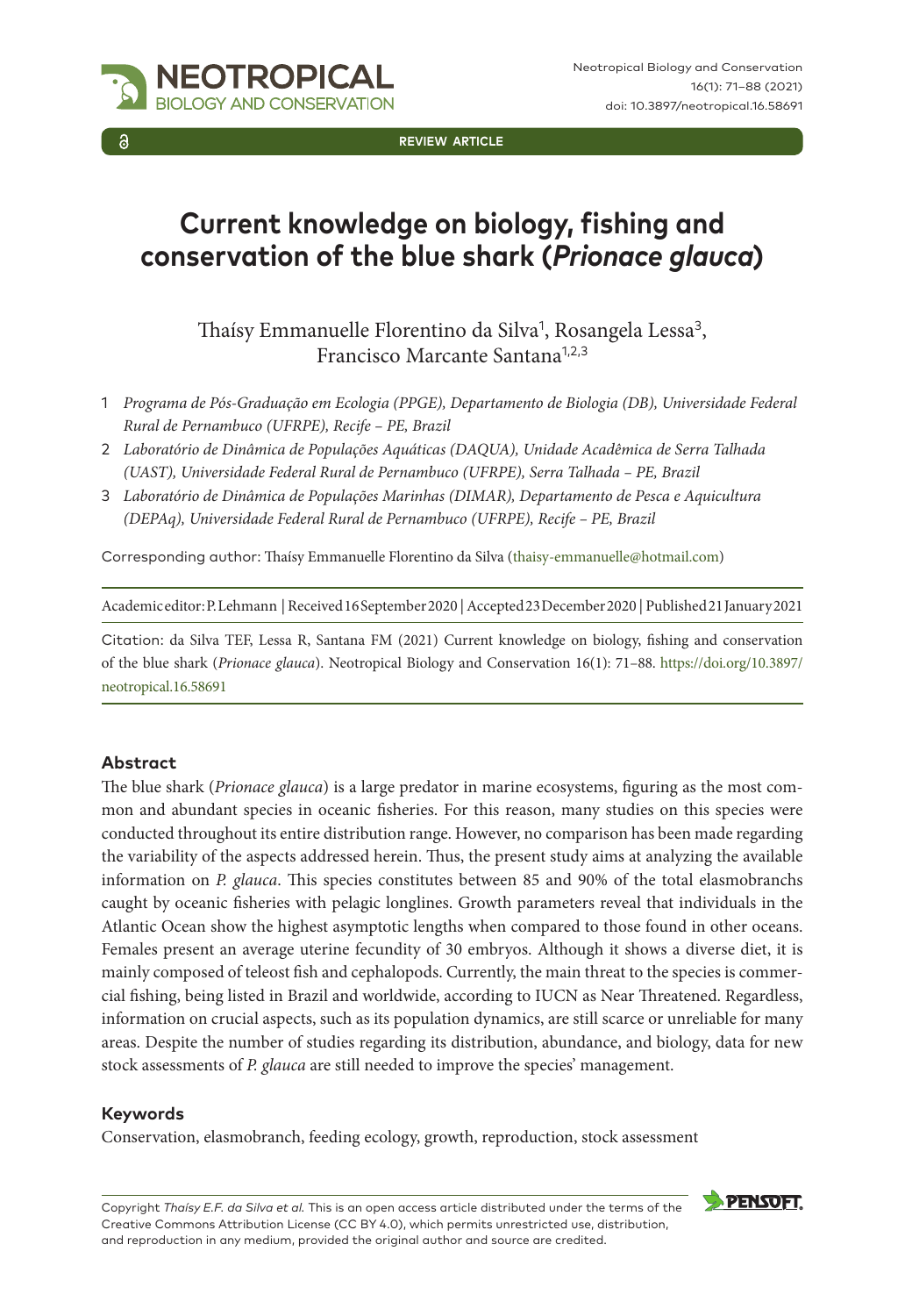# **Introduction**

The blue shark (*Prionace glauca* Linnaeus, 1758) is among the most exploited shark species in the world (Coelho et al. 2012), being frequently caught in pelagic longline fisheries (Carvalho et al. 2010), and is the main component of the international shark fin trade (Stevens et al. 2010). Fisheries estimates on the global catch of *P. glauca* for the fin trade suggest that volumes are close to, or possibly exceeding, the maximum sustainable yield (Clarke et al. 2006). Thus, there is an increasing concern regarding the impacts of fisheries on blue shark conservation (Montealegre-Quijano and Vooren 2010).

Considering its representativeness in commercial fisheries and the amount of data available, the objective of the present study was to conduct a review on the existing knowledge about *P. glauca*. These include the species biology, population structure, fisheries statistics, and conservation status. Furthermore, we compare the existing information across oceans and identify recent advances in the knowledge gaps about this species. We conducted a literature search in the ISI Web of Science and Google Scholar using the keywords: "*Prionace glauca*" OR "Blue shark" OR "Tubarão azul". In a subsequent filtering process, the title, year of publication, locality, authorship, and other information related to the themes present in this study were extracted from the selected articles. Overall, 314 articles were found, of which 27% were included.

#### **Taxonomy and distribution**

The blue shark is the only species of its genus, which is included in the Carcharhinidae family (Compagno 1984; Ebert et al. 2013). It is easily recognized, due to its morphological characteristics, such as an elongated body with long pectoral fins, large eyes with a nictitating membrane below the eye, a dark blue dorsal side and white coloration on its ventral side (Nakano and Seki 2003; Nakano and Stevens 2008).

*P. glauca* is an abundant species, with a wide distribution in all temperate and tropical oceans (Megalofonou et al. 2005; Ebert et al. 2013). The blue shark's distribution is influenced by seasonal variations in water temperature, reproductive cycle, and availability of food resources (Kohler et al. 2002; Werry et al. 2014). Recently, its distribution range was determined to be between 62°N and 54°S (Coelho et al. 2017), expanding the previous distribution (60°N, and 50°S) (Last and Stevens 2009; Mejuto et al. 2014). It can also occur at depths of 152 m (Lessa et al. 2004), reaching up to 1000 m (Stevens et al. 2010).

#### **Fisheries**

According to the estimates of global landings of the United Nations Food and Agriculture Organization (FAO), blue shark catches have grown between the 1950s and 2014, with the highest value recorded in 2013, followed by a decrease in recent years (FAO Fishstat Database Plus 2017) (Fig. 1A). Carvalho et al. (2010), correlates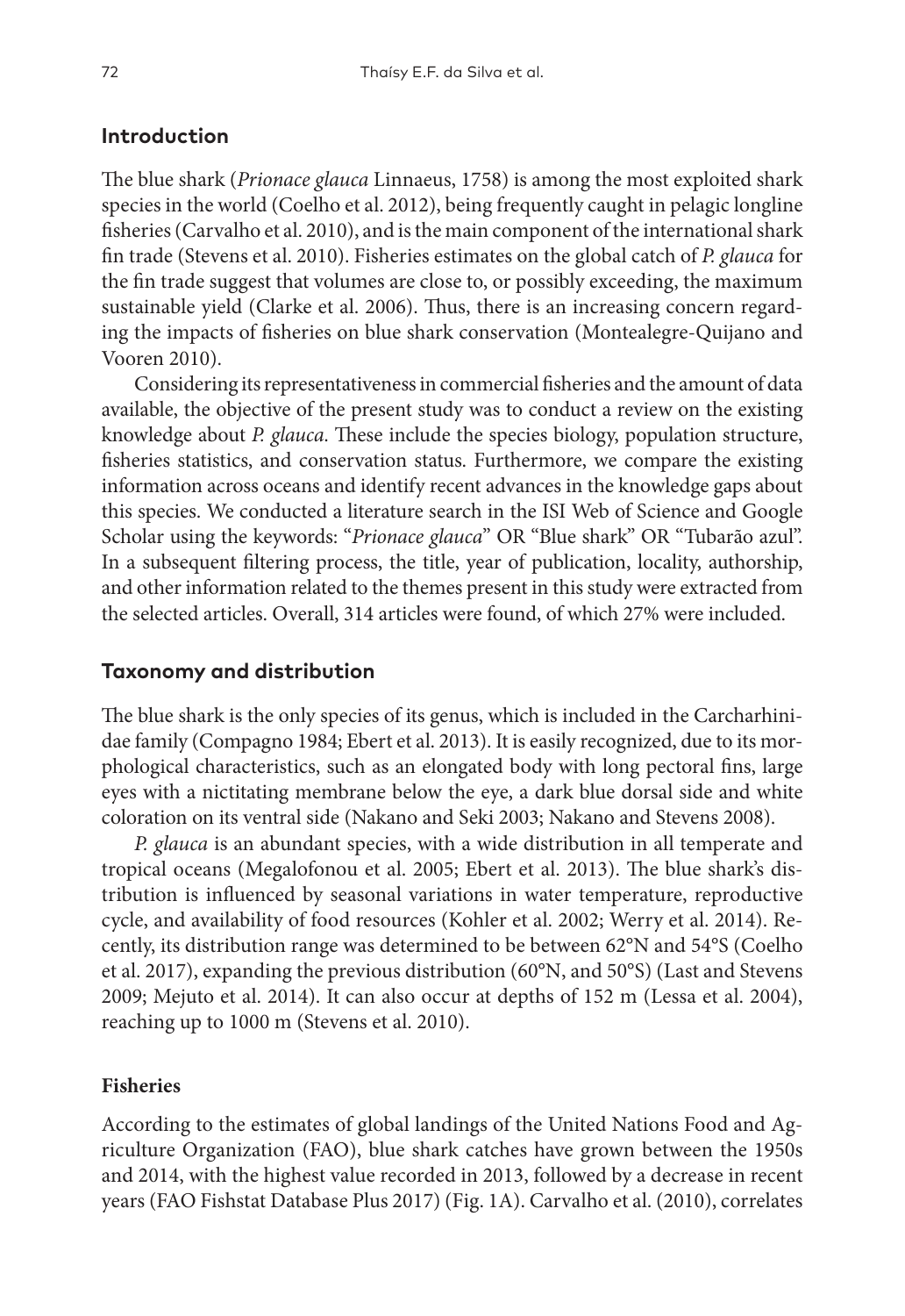

**Figure 1.** World total production of *Prionace glauca* according FAO (**a**) and by Ocean (**b**) (Pacific – White bars, Atlantic – Grey bars and Indic – Black bars).

such growth to the introduction of monofilament in pelagic longlines between 1995 and 1996 targeting swordfish (*Xiphias gladius*), followed by an increase in the meat and fin trades. Based on ICCAT (2015) records, blue shark stocks seem to be slightly overexploited, which may be the reason for the decreases observed. However, these statistics depend on the ability and availability to accurately report fishing data (Bornatowski et al. 2018). Therefore, there is great concern about the limited availability of data due to undeclared and illegal catches (Aires-da-Silva and Gallucci 2007). In addition, global discards are mentioned by some authors as a serious problem caused by the lack of accurate estimates, which compromise attempts to provide reliable data on stocks (Bonfil 1994; James et al. 2015), especially for species that can be easily discarded, such as the blue shark. Despite some studies evaluating post-release mortality (discards), the results demonstrate that both combinations of capture and post-release mortalities can far exceed reported landings. Therefore,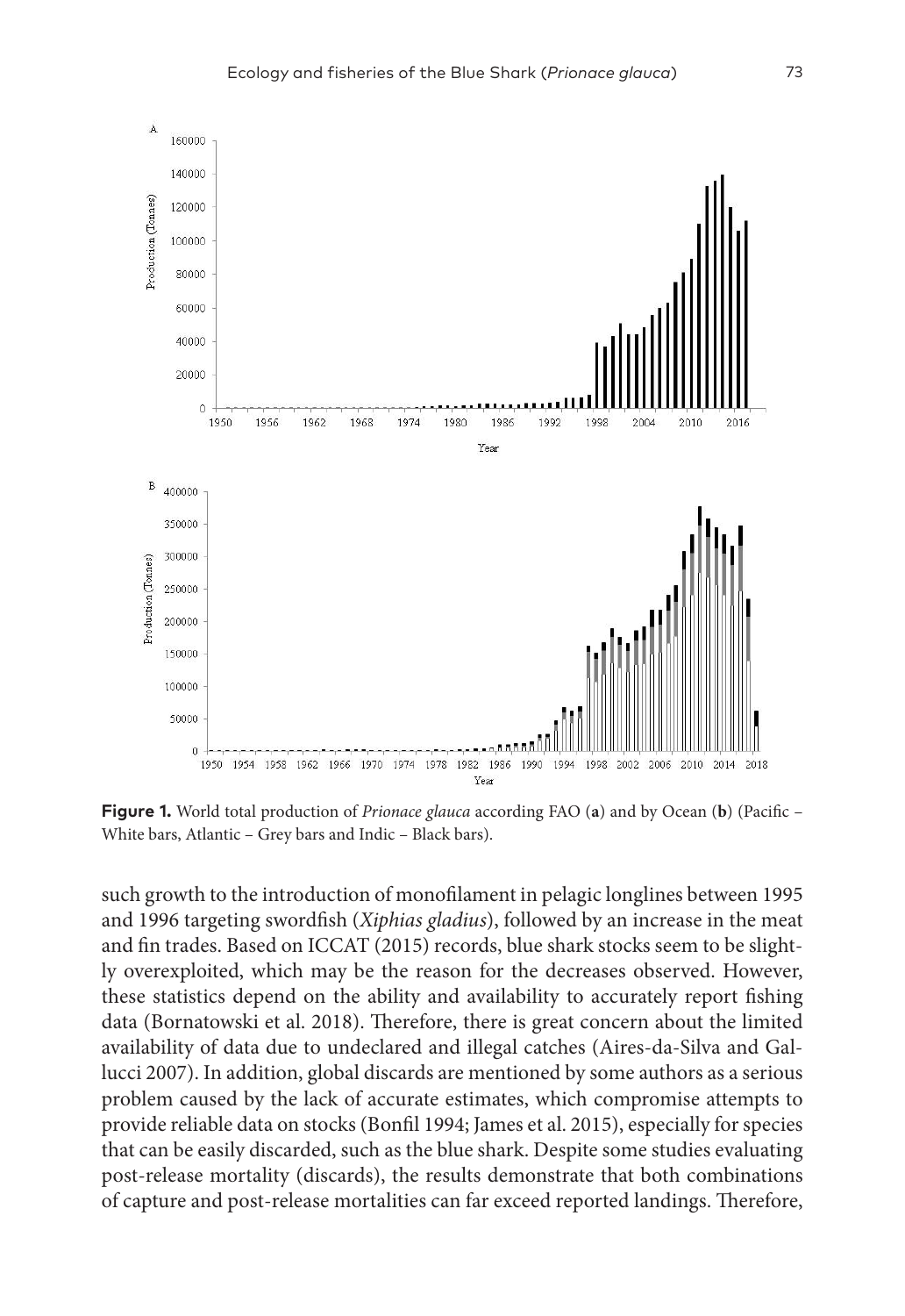the actual mortality may be even higher (Molina and Cooke 2012; Campana et al. 2015; James et al. 2015).

Between the 1980s and 2000s, the blue shark was commonly captured as bycatch in fisheries targeting tunas (*Thunnus* spp.) and swordfish (*X. gladius*) (Coelho et al. 2003; Carvalho et al. 2010; Mourato et al. 2011). However, with the increase in trade, the species became increasingly targeted by commercial oceanic fisheries. Although many developing countries have a high consumption of shark products and byproducts (i. e. meat, fillets, nutritional supplements, and fin soup) (Clarke 2004; Lee et al. 2015), some regions, such as Brazil, consider shark meat to be of low quality. Hence, they are sold under generic names, such as "cacao" (common name attributed to any shark or rays), for better consumer acceptance, in addition to being sold without labeling and with lower prices (Bornatowski et al. 2018). The species also became the focus of recreational fishing (Clarke 2004; Campana et al. 2006; Clarke et al. 2006; Fordham 2006; Aires-da-Silva and Gallucci 2007), which consists of a shark catch tournament in which animals are released after capture. Blue sharks make up more than 90% of recreational fishing landings (Campana et al. 2006).

As the species with the highest rate of capture in the Atlantic, Pacific and Indian oceans, *P. glauca* has been the subject of discussion by international and regional fisheries management organizations (RFMO's), such as Western and Central Pacific Fisheries Commission (WCPFC), Indian Ocean Tuna Commission (IOTC) and International Commission for the Conservation of Atlantic Tunas (ICCAT) (Tsai et al. 2015). Among the three oceans in which it is distributed, the Pacific Ocean exhibits the highest volume of reported catches (Fig. 1B). In general, five species of sharks including the blue shark stand out in catches in the Pacific Ocean, with an average of 2 million individuals caught annually (Clarke et al. 2013) since the mid-90s (Lawson 2011). According to the records of the WCPFC, a commission that aims to assess and manage impacts on bycatch species associated with tuna, blue shark catches grew gradually, with a peak in 2011 (Fig. 1B). However, there are reports of declines in catch rates, of about 5–7% per year between 1995 and 2010 in the Pacific Ocean (Clarke et al. 2013) followed by an increased trend (Tsai et al. 2015). A similar pattern has been observed in the Indian Ocean, where reported catch has grown since the early 1990s (Clarke et al. 2013).

In the Atlantic, average landings registered by ICCAT from 2010–2014 were approximately 64,000 tons, 58% from the North and 42% from the South Atlantic (Coelho et al. 2017). According to Coelho et al. (2012), *P. glauca* represents about 50% of the total catch volume considering all fish and about 90% considering only elasmobranchs. However, reported levels of capture in the Atlantic may not represent what is actually caught, as most sharks are discarded at sea (finning), without being recorded both onboard and in landing sheets (Campana et al. 2005; Airesda-Silva and Gallucci 2007). Recently, the evaluation method carried out by ICCAT expressed concern about the fact that some series of CPUEs used are doubtful (Carvalho et al. 2010). For this reason, it is suggested that the blue shark is being exploited at rates close to or above a maximum of sustainable production (Clarke 2004).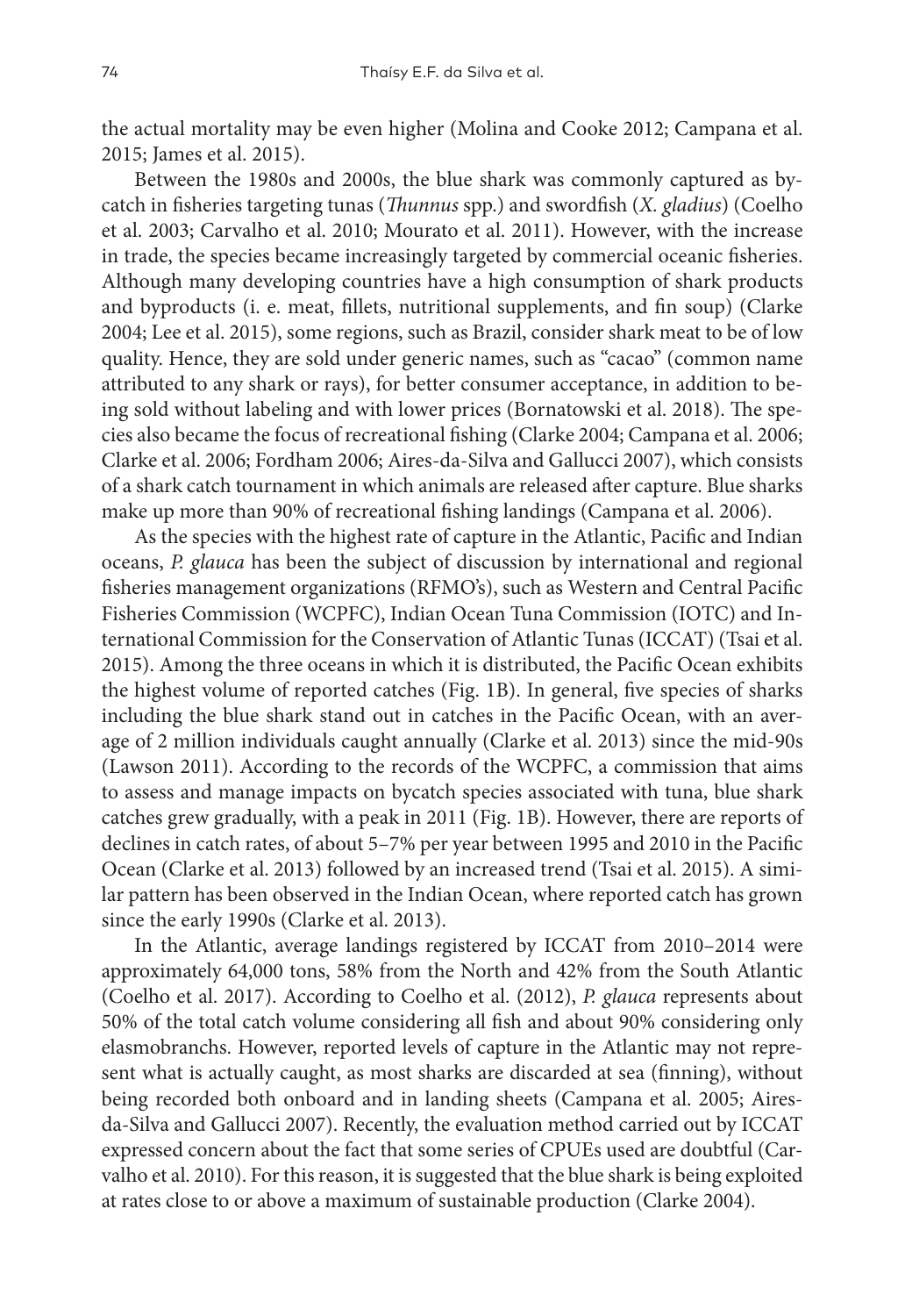# **Biology**

# Age and growth

There is a vast amount of age and growth studies for *P. glauca* worldwide (Table1). In these, age and growth parameters are estimated using length-frequency distribution analyses (Megalofonou et al. 2009), as well as readings of age annuli in vertebrae and X-rays (Stevens 1975; Cailliet et al. 1983; Manning and Francis 2005; Blanco-Parra et al. 2008; Jolly et al. 2013; Joung et al. 2017).

Estimates of growth parameters according to the von Bertalanffy (1938) model for combined or separate sexes (*L<sub>∞</sub>* and *k*), vary substantially between studies. The oldest study for *P. glauca* (Aasen 1966) suggests an *L∞* = 394 cm, as well as a relatively low growth rate  $(k = 0.133 \text{ y}^{-1})$ . However, recent studies show a much lower *L<sub>∞</sub>*. Values of *k* were estimated, varying between 0.10 and 0.22 y<sup>-1</sup>, while *L*<sub>∞</sub> varied between 243.3 and 402 cm. The variability between age and growth estimates might be a result of the size difference of sampled individuals, which may result in a non-representative length range, thus leading to biased parameters (Cailliet and Tanaka 1990). Individuals from the Atlantic Ocean had the highest asymptotic lengths when compared to those from other oceans but the growth coefficient did not present large variations (Fig. 2AB). The Indian Ocean has only one study on age and growth.

In the North Atlantic Ocean, the average size of *P. glauca* was significantly higher when compared to Pacific and Indian oceans. Stevens (1975) observed that the blue shark grows up to an asymptotic length of 300 cm TL in 10 years, and the age annuli are formed in the spring. In a study performed by Skomal and Natanson (2003) also in the North Atlantic, the maximum length found was 312 cm for the age of 16 years, and the validation data indicated that annuli were formed in the spring, thus corroborating Stevens (1975). Blanco-Parra et al. (2008) also reported a maximum age of 16 years, similar to studies conducted in both North and South Atlantic oceans.

In the South Atlantic Ocean, Lessa et al. (2004) concluded that *P. glauca* shows a growth band formation between November and January in Brazil, a similar result to the one found by Joung et al (2017) for this region, where bands formed between May and November. According to Lessa et al. (2004), the age at first maturity is 5 years for both sexes, with a maximum length of 310 cm TL attained at 12 years old. However, Jolly et al. (2013) reported individuals with ages of up to 16 years in the South Atlantic. Joung et al. (2017) suggested that the blue sharks in the Eastern South Atlantic have a lower growth rate than those found in the Western South and North Atlantic.

# Reproduction

All studies on the reproductive biology of *P. glauca* report a sex ratio was of one male for each female, except for Varghese et al. (2017), which presented a rate of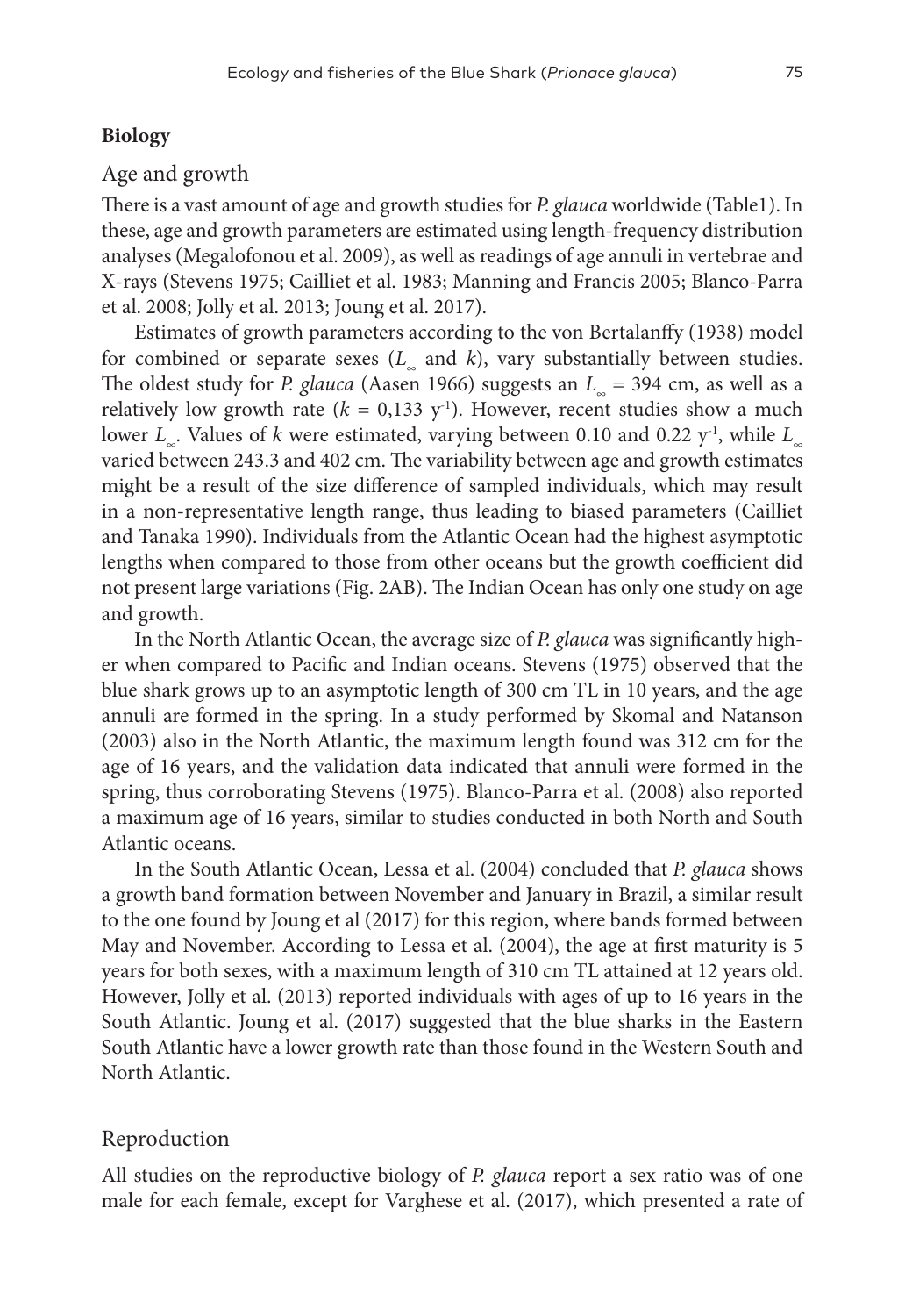| Source                     | <b>Sex</b> | Length range $t_0$ (years) $L_$ (cm) |                          |       | $\boldsymbol{k}$ | $\boldsymbol{n}$ | Length      | $t_{\text{max}}$ (years) | $t_{\text{mat}}$ (years) |
|----------------------------|------------|--------------------------------------|--------------------------|-------|------------------|------------------|-------------|--------------------------|--------------------------|
|                            |            | (cm)                                 |                          |       |                  |                  | measurement |                          |                          |
| Pacific Ocean              |            |                                      |                          |       |                  |                  |             |                          |                          |
| Blanco-Parra et al. (2008) | Combined   | $81 - 270$                           | $-2.680$                 | 303.4 | 0.100 204        |                  | <b>TL</b>   | 16                       |                          |
| Manning and Francis (2005) | Male       | $40 - 300$                           | $-1.257$                 | 342.9 | 0.088            | 140              | FL          | 22                       | 8                        |
|                            | Female     | $50 - 250$                           | $-1.047$                 | 267.5 | 0.126            | 288              | FL          | 20                       | $7 - 9$                  |
| Nakano (1994)*             | Male       |                                      | $-0.756$                 | 289.7 | 0.129            | 148              | PCL         | 10                       |                          |
|                            | Female     |                                      | $-0.849$                 | 243.3 | 0.144            | 123              | PCL         | 10                       |                          |
| Tanaka (1984)*             | Male       | $\overline{\phantom{0}}$             | $-0.993$                 | 308.2 | 0.094            | 43               | PCL         | -                        | -                        |
|                            | Female     |                                      | $-1.306$                 | 256.1 | 0.116            | 43               | PCL         | -                        | -                        |
| Cailliet et al. (1983)     | Combined   | $95 - 204$                           | $-0.802$                 | 265.5 | 0.223            | 130              | TL          | 20                       | $6 - 7$                  |
| <b>Atlantic Ocean</b>      |            |                                      |                          |       |                  |                  |             |                          |                          |
| Joung et al. (2017)        | Combined   | $100 - 325$                          | $-1.310$                 | 352.1 | 0.130 742        |                  | TI.         | 15                       |                          |
| Jolly et al. (2013)        | Combined   | $72 - 313$                           | $-1.660$                 | 311.6 | 0.120            | 197              | TL          | 16                       | -                        |
| Megalofonou et al. (2009)  | Combined   | $81 - 315$                           | $-0.620$                 | 402.0 | 0.130            | 54               | TL          | 12                       | -                        |
| Lessa et al. (2004)        | Combined   | $173 - 310$                          | $-1.010$                 | 352.0 | 0.160            | 236              | <b>TL</b>   | 12                       |                          |
| Skomal and Natanson (2003) | Combined   | $49 - 312$                           | $-1.430$                 | 286.8 | 0.170            | 411              | FL          | 16                       | 5                        |
| Henderson et al. (2001)    | Combined   | $64 - 219$                           | $-1.330$                 | 376.5 | 0.120            | 30               | <b>TL</b>   | 12                       |                          |
| Aires-da-Silva (1996)      | Combined   |                                      | $-1.075$                 | 340.0 | 0.138            | 308              | <b>TL</b>   | -                        |                          |
| Stevens (1975)             | Combined   | $42 - 272$                           | $-1.035$                 | 423.0 | 0.110            | 82               | TL          | 6                        |                          |
| Aasen (1966)               | Combined   |                                      | $-0.801$                 | 394.0 | 0.133            | 268              | TL          | 8                        |                          |
| <b>Indian Ocean</b>        |            |                                      |                          |       |                  |                  |             |                          |                          |
| Andrade et al. (2019)      | Combined   | $82 - 301$                           | $\overline{\phantom{0}}$ | 278.3 | 0.140 679        |                  | FL          | 25                       |                          |

**Table 1.** von Bertalanffy growth parameters for the blue shark, *Prionace glauca*, in the North and South Pacific and North and South Atlantic Oceans.  $t_{\text{max}}$  is the maximum observed age; and  $t_{\text{max}}$  is the observed age at first sexual maturity.

5.5 males for each female. The blue shark is a placental viviparous species, with a 9 to 12-month gestation and an average fecundity of 30 neonates per breeding cycle. Size at birth is estimated between 35 and 51 cm (Table 2). Data on fecundity is only available for the Atlantic and Pacific Oceans (Fig. 3). Highest fecundities are reported for the Pacific Ocean, with a sexual proportion for embryos of one male for each female.

Studies on the sexual maturity of *P. glauca* over the years indicate that the average total length between oceans does not vary significantly for males (212 cm) or females (208 cm). However, the highest total lengths for both sexes are reported for the Atlantic Ocean (Fig. 4). This scenario contradicts Pratt (1979), the oldest study performed in the North Atlantic, which suggests that the males reach sexual maturity at an average length of 180 cm, whereas females are divided into three groups: immature (46 to 145 cm); sub-adults (145 to 185 cm), and mature (185 to > 300 cm).

In the North-eastern South Atlantic Ocean, females reach sexual maturity at around 228 cm TL (Hazin and Lessa 2005), while males reach it at 225 cm (5–6 years) (Hazin et al. 1994; Hazin et al. 2000). In the Southwestern Atlantic, maturity was estimated to be at 171.2 cm fork length (FL) for females, and 180.2 cm FL for males (Montealegre-Quijano et al. 2014). Mating occurs in Southern Brazil during the summer, with animals heading towards Northeast Brazil, where ovulation and fertilization occur (Carvalho et al. 2011). In the Southwestern Equatorial Atlantic Ocean, Hazin et al. (1994) observed the predominance of pre-ovulatory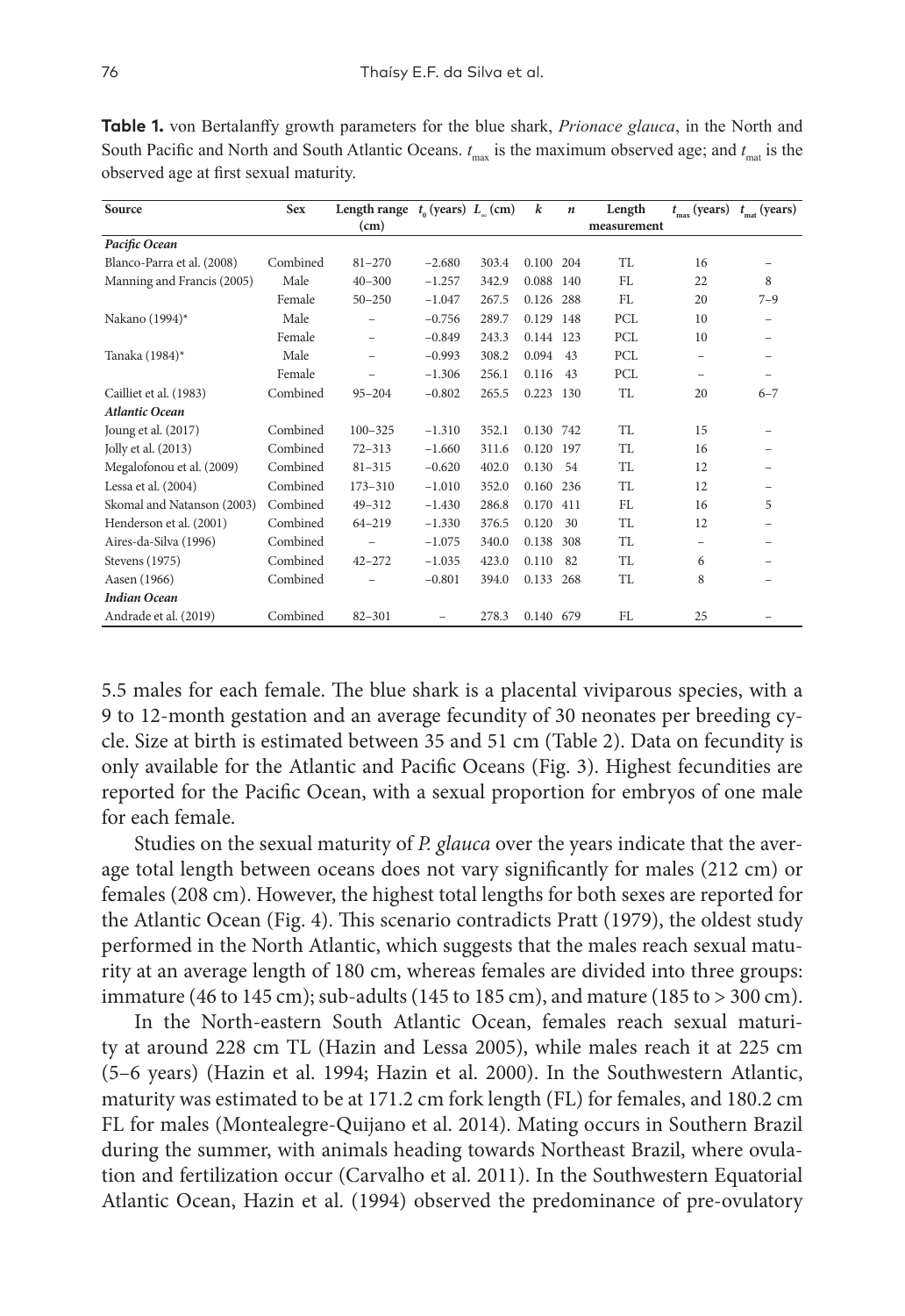

**Figure 2. A** and **B** average (dots), minimum and maximum (bars) of the asymptotic length (*L∞*) and growth coefficient (*k*).

females in November and December, and an elevated number of pregnant females or fertilized embryos in March and July, suggesting that ovulation and fertilization occurred mainly from December to July. In contrast, Coelho et al. (2017), reported a high number of immature (age 0) and juvenile (age 1) individuals in the Southwestern Atlantic, indicating that there is a higher occurrence of smaller-sized specimens at higher latitudes.

# Diet

Considered a generalist consumer, *P. glauca* has a diverse diet, with teleost fish and cephalopods (mainly squid) being the groups of highest occurrence reported by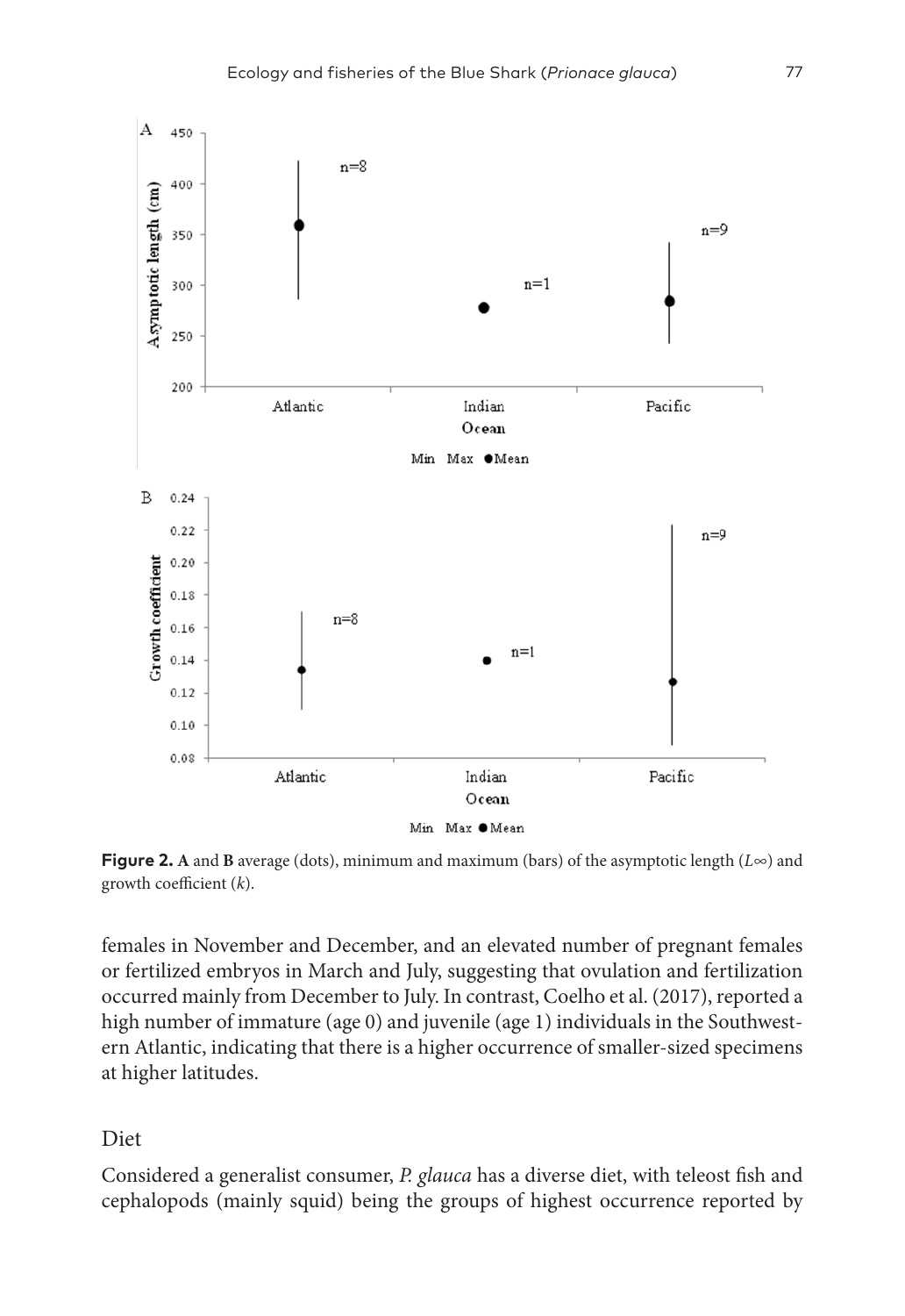| Source                            | Length          | Size at maturity (cm)    |                          | Length                   | Fecundity (number Gestation |                   | Size of                  |
|-----------------------------------|-----------------|--------------------------|--------------------------|--------------------------|-----------------------------|-------------------|--------------------------|
|                                   | $range$ (cm)    | Male                     | Female                   | measurement              | of embryos)                 | (months)          | embryos                  |
| Pacific Ocean                     |                 |                          |                          |                          |                             |                   |                          |
| Fujinami et al. (2018)            | 33.4-252.0      | 160.9                    | 156.6                    | PCL                      | $1 - 112$ (33.1 mean)       | 11                | $1.2 - 41.2$             |
| Bustamante and Bennett (2013)     | $52.0 - 310.0$  | 190.3                    | 199.2                    | TL                       |                             |                   |                          |
| Zhu et al. (2011)                 | 124.0-277.0     | $\overline{\phantom{0}}$ | $\overline{\phantom{0}}$ |                          | 13-68 (35.0 mean)           | -                 | $12 - 39$                |
| Francis and Duffy (2005)          | $50.0 - 270.0$  | $190 - 195$              | $170 - 190$              | FL                       |                             |                   |                          |
| Stevens and McLoughlin (1991)     | 232.0-300.0     |                          |                          |                          | 11-49 (34.0 mean)           |                   | $2.7 - 13.2$             |
| <b>Atlantic Ocean</b>             |                 |                          |                          |                          |                             |                   |                          |
| Briones-Mendoza et al. (2016)     | $130.0 - 307$   | 187.1                    |                          | <b>TL</b>                |                             |                   |                          |
| Montealegre-Quijano et al. (2014) | $80 - 258$      | 180.2                    | 171.2                    | FL                       | 9-74 (33.5 mean)            | -                 | $18 - 33$                |
| Jolly et al. (2013)               | $72.0 - 313.0$  | 201.4                    | 194.4                    | TL                       | $43 - 55$                   |                   |                          |
| Megalofonou et al. (2009)         | $70 - 349$      | 202.9                    | 214.7                    | <b>TL</b>                |                             |                   |                          |
| Bornatowski and Schwingel (2008)  | 197-295.5       | 195.0                    | 185.0                    | TL                       | 210 (34.2 mean)             | $\qquad \qquad -$ | $24 - 45$                |
| Campana et al. (2005)             |                 | 201.0                    | $\qquad \qquad -$        | $\overline{\phantom{0}}$ |                             | $9 - 12$          | $40 - 51$                |
| Lessa et al. (2004)               | 173.8-310       | 225.0                    | 228.0                    | <b>TL</b>                |                             |                   |                          |
| Henderson et al. (2001)           | $64.0 - 228.0$  | 190.0                    | $\qquad \qquad -$        | TL                       |                             |                   | $\overline{\phantom{m}}$ |
| Castro and Mejuto (1995)          | 150.0-260.0     | 225.0                    | 180.00                   | FL                       | 35.0 (mean)                 | -                 | $3 - 35$                 |
| Hazin et al. (1994)               | 156.0-228.0     | 205.0                    | 162.0                    | FL                       | 30.0                        |                   | $2 - 26$                 |
| Stevens (1984)                    | $218.0 - 326.0$ | 216.0                    | 218.0                    | TL                       | 4-57 (32.0 mean)            | $9 - 12$          | $46 - 51$                |
| Pratt (1979)                      | $93.0 - 282.0$  | 183.0                    | 180.0                    | FL                       | 60                          | $9 - 12$          | $35 - 44$                |
| <b>Indian Ocean</b>               |                 |                          |                          |                          |                             |                   |                          |
| Varghese et al. (2017)            | 186.0-280.0     | 207.1                    |                          | TL                       |                             |                   |                          |

**Table 2.** Biological parameters for the blue shark, *Prionace glauca*, in the Indian Ocean, North and South Pacific, and North and South Atlantic.



**Figure 3.** Average (dots), minimum and maximum (bars) of absolute fecundity of *Prionace glauca* in different oceans.

studies on stomach content (Stevens 1984; Henderson et al. 2001; Kubodera et al. 2007; Bornatowski and Schwingel 2008; Markaida and Sosa-Nishizaki 2010; Loor-Andrade et al. 2016; Rosas-Luis et al. 2017). Henderson et al. (2001) reported that a large portion of the fish species found in the digestive tract are epi and mesopelagic,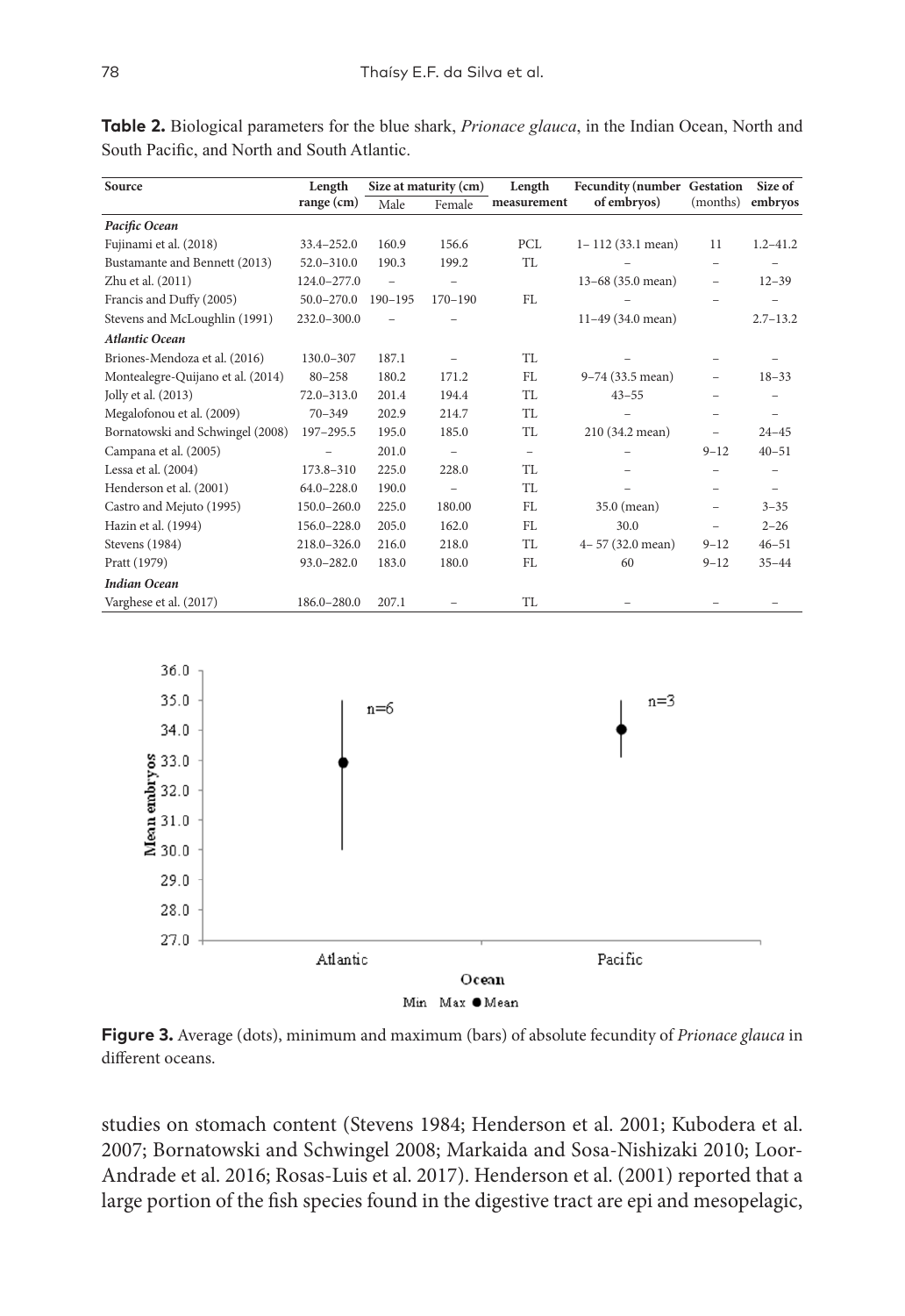

Min Max OMean

**Figure 4. A** and **B** average (dots), minimum and maximum (bars) of maturity (L50) for male and female blue sharks.

thus reinforcing that *P. glauca* feeds mainly on relatively abundant pelagic species. Regarding the consumption of cephalopods, Loor-Andrade et al. (2016), observed that it is seasonal, corroborating McCord and Campana (2003).

Indeed, the blue shark is not a fast swimming predator due to its morphological characteristics, showing preference for slow-moving prey (Vaske et al. 2009). Some studies mention differences in diet between sexes and age classes. McCord and Campana (2003) reported significant differences between sexes during ontogenetic development. Furthermore, feeding habits vary within the Atlantic Ocean, with blue sharks in the South feeding mostly on fish, while the population in the North feeds on fish and cephalopods (Fig. 5).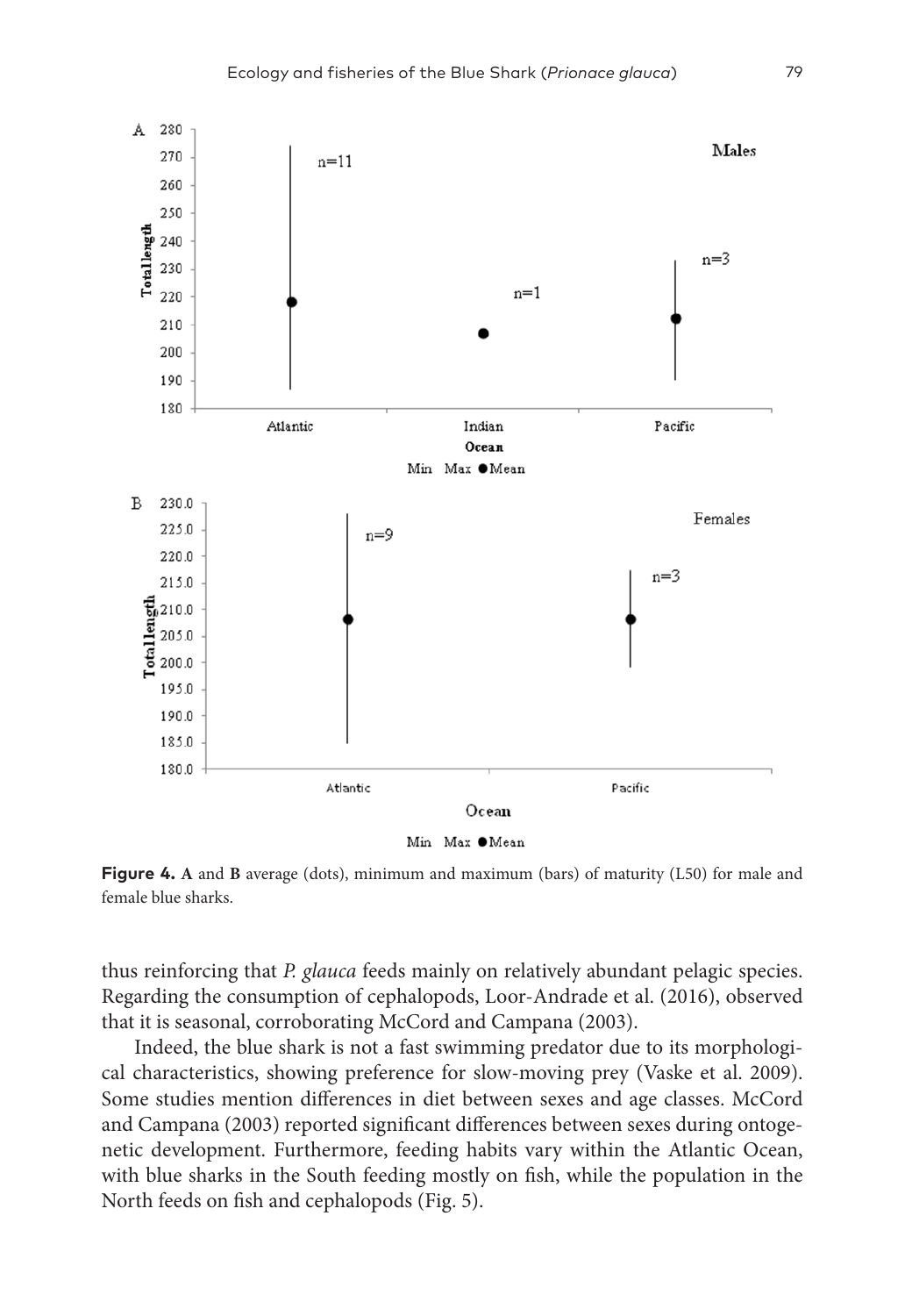

**Figure 5.** Frequency of prey identified in the stomach content of the blue shark in studies of the South Atlantic (ATSU); North Atlantic (ATNO) and Pacific (PACI) Oceans.

#### **Demography**

In the Atlantic Ocean, the blue shark had an intrinsic rate of increase (r) of 0.1882 and a population doubling time of  $t<sub>z</sub> < 3.8$  years, with the intrinsic rate of  $0.355$  year<sup>-1</sup> (Chen and Yuan 2006). Aires-da-Silva and Gallucci (2007) reported that the stock in the North Atlantic is highly productive, with an annual finite rate ( $\lambda$ ) of 1.23 year<sup>-1</sup> and the average time of 3.1 years (t2), indicating a high growth rate in the absence of capture. In the South Atlantic, different scenarios were created to estimate population growth. Assuming absence of capture and considering a 65.9% survival in the first year of life, the population would grow 24.2% every year. However, based on fishing mortality data, with an initial survival of less than 27.4%, the population would shrink (Montealegre-Quijano and Vooren 2009). According to Chen and Yuan (2006), the intrinsic rate decreases as fishing mortality increases. When r is positive and/or close to zero, the population is growing despite the fishing toll. When r is below zero, populations are decreasing and are likely overexploited.

In the South Atlantic, fishing mortality influences populations, leading to a declining trend due to smaller sizes and maximum age. Estimates of annual natural mortality (0.256 for females and 0.243 for males) correspond to 77.5 and 78.5% of survival, while total mortality (0.601 for females and 0.589 for males) reaches 55% for both sexes. According to Aires-da-Silva and Gallucci (2007), the survival of juvenile sharks is a key factor for blue shark productivity, significantly contributing to population growth and presenting an average elasticity of 57.7% for ages 0–4.

Demographic analyses are deterministic and stochastic methods of stock assessment commonly use *age-based* or *stage-based* life data (Cortés 1998; Mollet and Cailliet 2002; Chen and Yuan 2006; Cortés 2007; Santana et al. 2009), such as sexual maturity, maximum breeding age, and mortality and birth rates (Cortés 1998;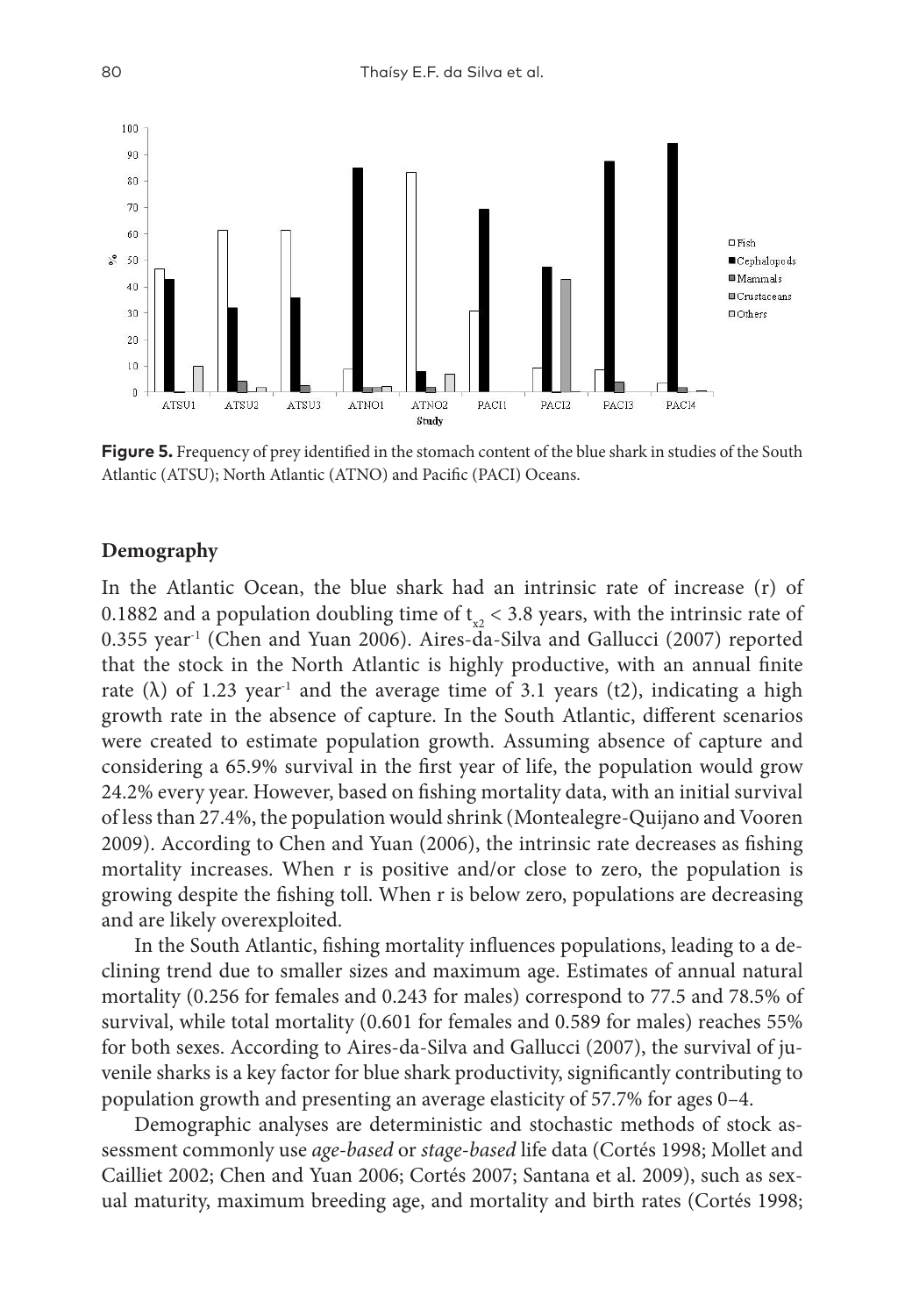Takeuchi et al. 2005). However, these data are generally not available or insufficient to estimate natural and fishing mortalities (Takeuchi et al. 2005).

This model aims at estimating the productivity of a given population, characterizing its vulnerability to exploitation (Cortés 2007), contributing to the efficient management of shark stocks (Chen and Yuan 2006), being an essential tool to help highly exploited or threatened species due to overfishing (Santana et al. 2009). The estimated parameters of the demographic analysis are  $R_{\theta}$  (Reproductive rate), *T* (Generation time), *r* (Intrinsic population growth rate) and  $\lambda$  (Finite rate of population growth) (Mollet and Cailliet 2002). Furthermore, the Monte Carlo simulation is employed to integrate uncertainty of demographic parameters (Cortés 2002). Therefore, scenarios on population behavior gleaned from the survival of juveniles and adults, fecundity and fishing, are analyzed and demographic parameters are generated.

According to Tavares et al. (2012), the stock structure and population demography of the blue shark in the Atlantic Ocean are uncertain, with at least three stocks: one in the North Atlantic, one in the South Atlantic, and another one in the Mediterranean Sea. In the South Atlantic, depending on the scenario of initial survival and absence of capture, the reproductive potential would be enough to compensate for natural mortality. In other words, if the age-at-fisheries-recruitment is 7 years, the maximum reproductive potential is reached and the population would have a growth capacity of 10% (Montealegre-Quijano and Vooren 2009). Considering the biological data on this species, for which maturity is reached at around 5 years, a fisheries recruitment at 7 years would decrease the fisheries impact on this species.

#### **Conservation**

Despite being a highly-exploited species, the blue shark is classified as Near Threatened both in IUCN's (Stevens 2009) and the Brazilian Red Lists (ICMBio 2016). The global status was evaluated with an estimate of 10.7 million blue sharks being killed every year (Dulvy et al. 2008). Observing the stock assessments, ICCAT played an important role over the years. In 1995, it created the first resolution on the status of stocks and bycatches of shark species and carried out an assessment of the stocks of the blue shark and the shortfin mako shark in 2004. Additionally, ICCAT was responsible for implementing the resolution, which requested all available information on shark fishing until 2004, since a limited number of nations had developed their National Plans of Action for the Conservation and Management of Sharks (NPOAs) (Levesque 2008). These measures have contributed to reducing fishing mortality for oceanic sharks (Camhi et al. 2008).

In the North Atlantic, blue shark populations have the decline estimated at over 60% between 1986 and 2000, with high fishing pressure being the main cause (Baum et al. 2003). This estimate is also repeated in the South Atlantic. According to the cartilaginous fish assessment, about 33% of the species are at some level of threat, with commercial fishing being the main cause. The blue shark is one of the most studied species, especially regarding its distribution, abundance, and biology. Its wide movements,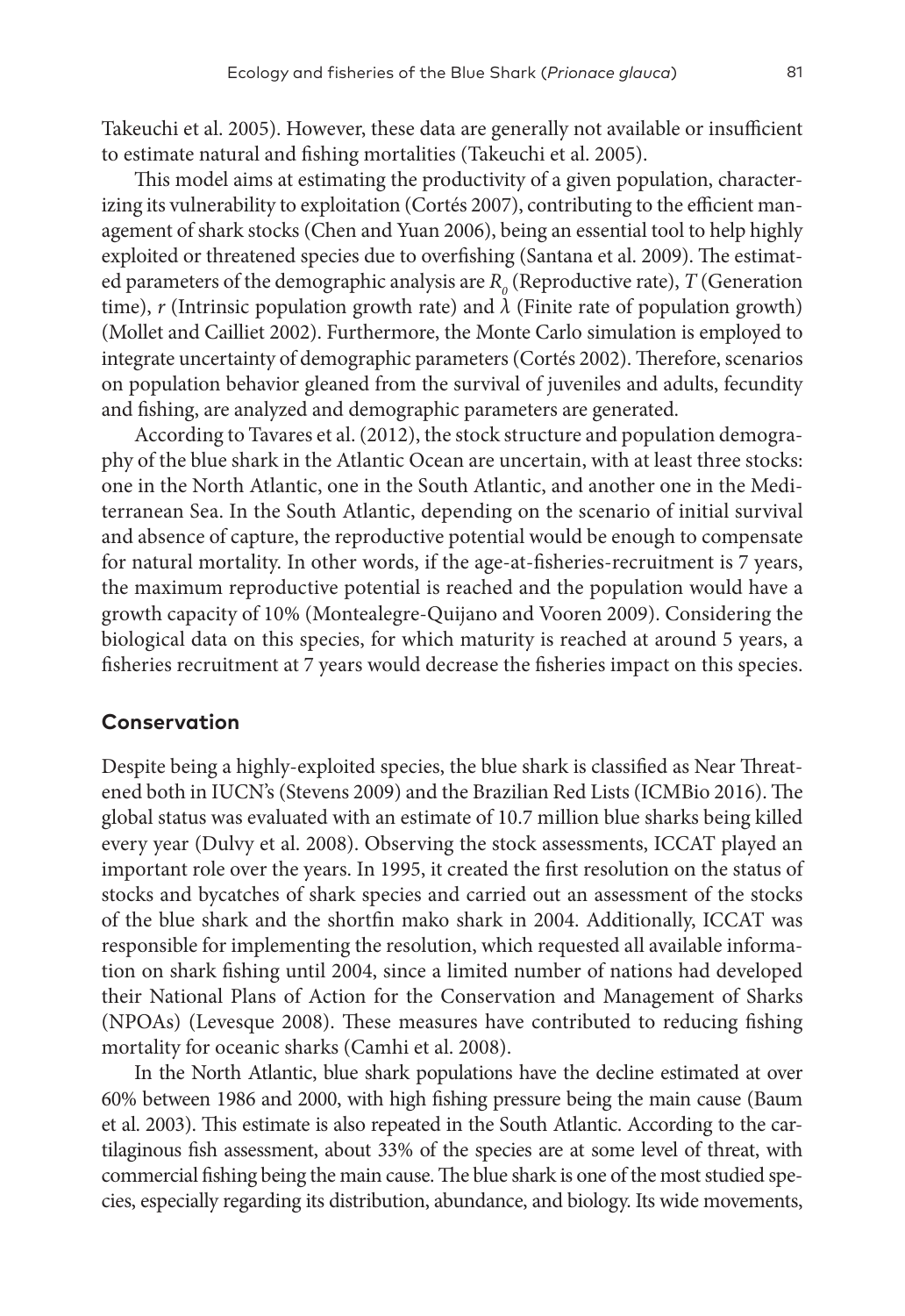crossing national and international borders, are one of the obstacles for management and conservation initiatives (Queiroz et al. 2010). Canada, like many other countries, adopted preventive measures to guide the exploitation of pelagic sharks, for which the management plan establishes non-restrictive landing guidelines as a way of safeguarding a biologically sustainable resource and a self-sufficient fishery (Campana et al. 2002).

In Brazil, only Rio Grande do Sul state has specific legislation on which landings are prohibited, through the State Decree 51.797/2014, where some species were declared as threatened with extinction, as for example the blue shark included in the "Vulnerable" category, with a high risk of extinction in the medium term. However, in other regions of Brazil, this species continues to be legally exploited.

# **Final considerations**

Although there are many studies on blue sharks, information is sparse and can lead to errors when dealing with its biological parameters in some locations. Studies show that *P. glauca* is the most widely distributed and fished shark species in the world. Regarding the reported catches of *P. glauca*, the Pacific Ocean has the highest volumes. These works report a concern about the catch levels, suggesting that the available information may not represent what is actually captured, due to illegal fishing and finning, which are generally not recorded.

Widely exploited, the global conservation status of *P. glauca* is near threatened with extinction (NT) (Stevens 2009). Despite this classification, there are no restrictions on the capture of this species in some regions, even though fishing mortality is the main source of impacts.

Once knowledge of stock structure is enhanced, it will be possible to delineate a more adequate assessment. Furthermore, it will be possible to establish more effective conservation measures including no-capture zones or seasonal closures, mandatory release of pregnant and juvenile females, establishing catch quotas, and engaging the fishers and society on the importance of this species' conservation.

#### **Acknowledgements**

We thank CAPES (Coordenação de Aperfeiçoamento de Pessoal de Nível Superior) for financial support. A Productivity Research Grant (Proc. 3102019-9) was supplied by the National Council for Scientific and Technological Development (CNPq) to Rosangela Lessa.

## **References**

Aasen O (1966) Blahaien *Prionace glauca* (Linnaeus). Fisken Havet 1: 1–15.

Aires-da-Silva AA (1996) Contribution to the Knowledge of the Age and Growth of the Blue Shark, *Prionace glauca* (Carcharhinidae), in the North Atlantic. PhD Thesis. Universidade do Algarve, Faro, 73 pp.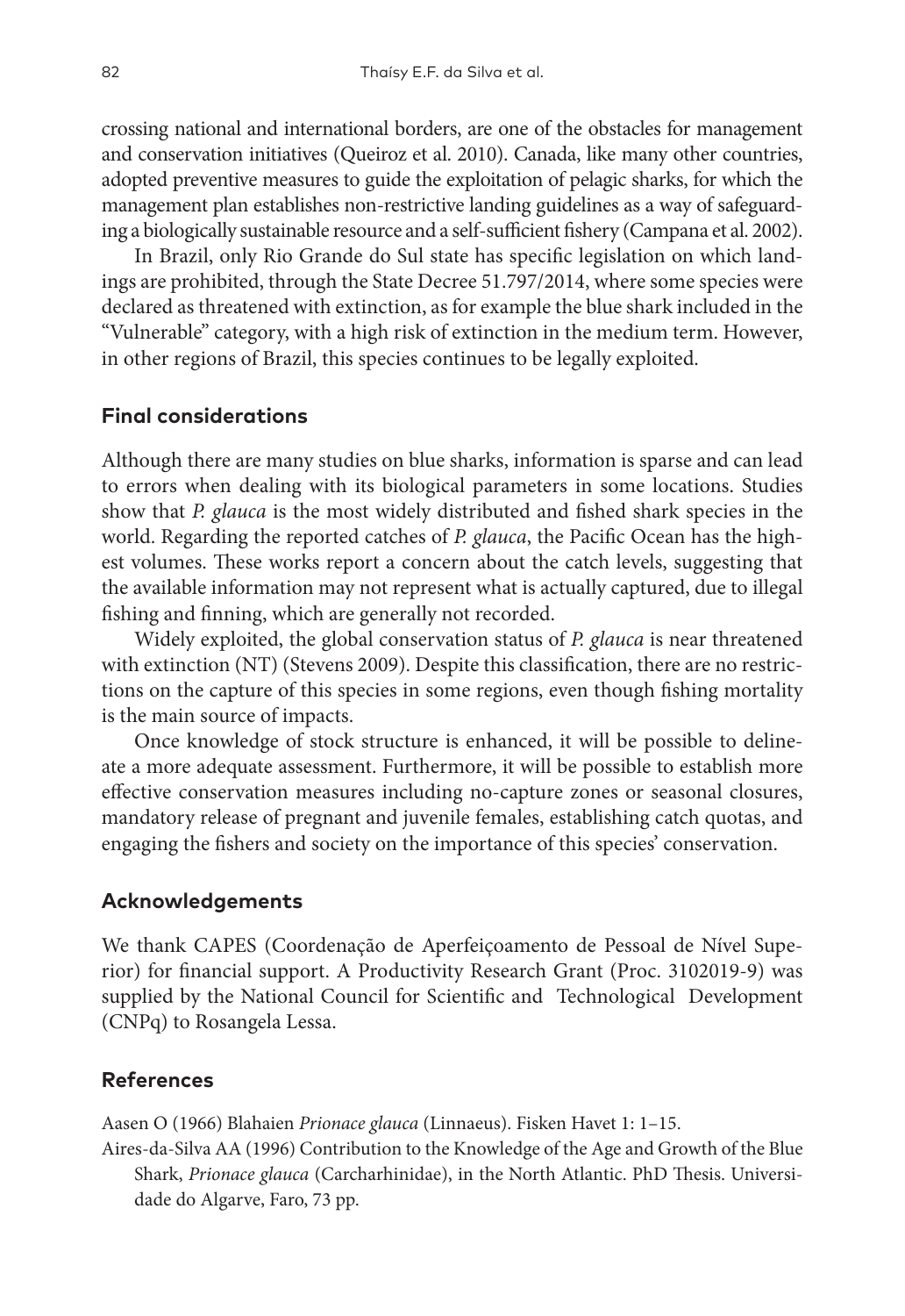- Aires-da-Silva AM, Gallucci VF (2007) Demographic and risk analyses applied to management and conservation of the blue shark (*Prionace glauca*) in the North Atlantic Ocean. Marine and Freshwater Research 58: 570–580.<https://doi.org/10.1071/MF06156>
- Aires-da-Silva AM, Hoey JJ, Gallucci VF (2008) A historical index of abundance for the blue shark (*Prionace glauca*) in the western North Atlantic. Fisheries Research 92: 41–52. <https://doi.org/10.1016/j.fishres.2007.12.019>
- Andrade I, Rosa D, Muñoz-Lechuga R, Coelho R (2019) Age and growth of the blue shark (*Prionace glauca*) in the Indian Ocean. Fisheries Research 211: 238–246. [https://doi.](https://doi.org/10.1016/j.fishres.2018.11.019) [org/10.1016/j.fishres.2018.11.019](https://doi.org/10.1016/j.fishres.2018.11.019)
- Baum JK, Myers RA, Kehler DG, Worm B, Harley SJ, Doherty PA (2003) Collapse and conservation of shark populations in the Northwest Atlantic. Science 299: 389–392. [https://](https://doi.org/10.1126/science.1079777) [doi.org/10.1126/science.1079777](https://doi.org/10.1126/science.1079777)
- Blanco-Parra MDP, Magaña FG, Farías FM (2008) Age and growth of the blue shark, *Prionace glauca* Linnaeus, 1758, in the Northwest coast off Mexico. Revista de Biología Marina y Oceanografía 43(3): 513–520. <https://doi.org/10.4067/S0718-19572008000300010>
- Bonfil R (1994) Overview of world elasmobranch fisheries. Technical report, No. 341. FAO, Rome, 119 pp.
- Bornatowski H, Braga RR, Barreto RP (2018) Elasmobranchs consumption in Brazil: impacts and consequences. In: Rossi-Santos MR, Finkl CW (Eds) Advancesin marine vertebrate research in LatinAmerica. Springer, 251–262. [https://doi.org/10.1007/978-3-319-56985-7\\_10](https://doi.org/10.1007/978-3-319-56985-7_10)
- Bornatowski H, Schwingel PR (2008) Alimentação e reprodução do tubarão-azul, *Prionace glauca* (Linnaeus, 1758), capturado na costa sudeste e sul do Brasil. Arquivos de Ciências do Mar 41(1): 98–103. <https://doi.org/10.1016/j.rmb.2016.09.007>
- Briones-Mendoza J, Pincay-Espinoza J, Palma-Chávez J, Romero-Caicedo A (2016) Notas sobre la biología del tiburón azul *Prionace glauca* (Carcharhiniformes: Carcharhinidae) en aguas ecuatorianas. Revista mexicana de biodiversidad 87: 1387–1390.
- Bustamante C, Bennett MB (2013) Insights into the reproductive biology and fisheries of two commercially exploited species, shortfin mako (*Isurus oxyrinchus*) and blue shark (*Prionace glauca*), in the south-east Pacific Ocean. Fisheries Research 143: 174–183. <https://doi.org/10.1016/j.fishres.2013.02.007>
- Cailliet GM, Martin LK, Harvey JT, Kusher D, Welden BA (1983) Preliminary studies on the age and growth of blue (*Prionace glauca*), common thresher (*Alopias vulpinus*), and shortfin mako (*Isurus oxyrinchus*) sharks from California waters. In: Prince ED, Pulos LM (Eds) Proceedings International Workshop on Age Determination of Oceanic Pelagic Fishes: Tunas, Billfishes, Sharks. NOAA Technical Report NMFS 8: 179–188.
- Cailliet GM, Tanaka S (1990) Recommendations for research needed to better understand the age and growth of elasmobranchs. Elasmobranchs as Living Resources: Advances in the Biology, Ecology, Systematics, and the Status of the Fisheries. NOAA Technical Report 90: 505–507.
- Camhi MD, Fordham SV, Fowler SL (2008) Domestic and international management for pelagic sharks. In: Camhi MD, Pikitch EK, Babcock EA (Eds) Sharks of the Open Ocean: Biology, Fisheries and Conservation. Blackwell Publishing, Oxford, 418–444. <https://doi.org/10.1002/9781444302516>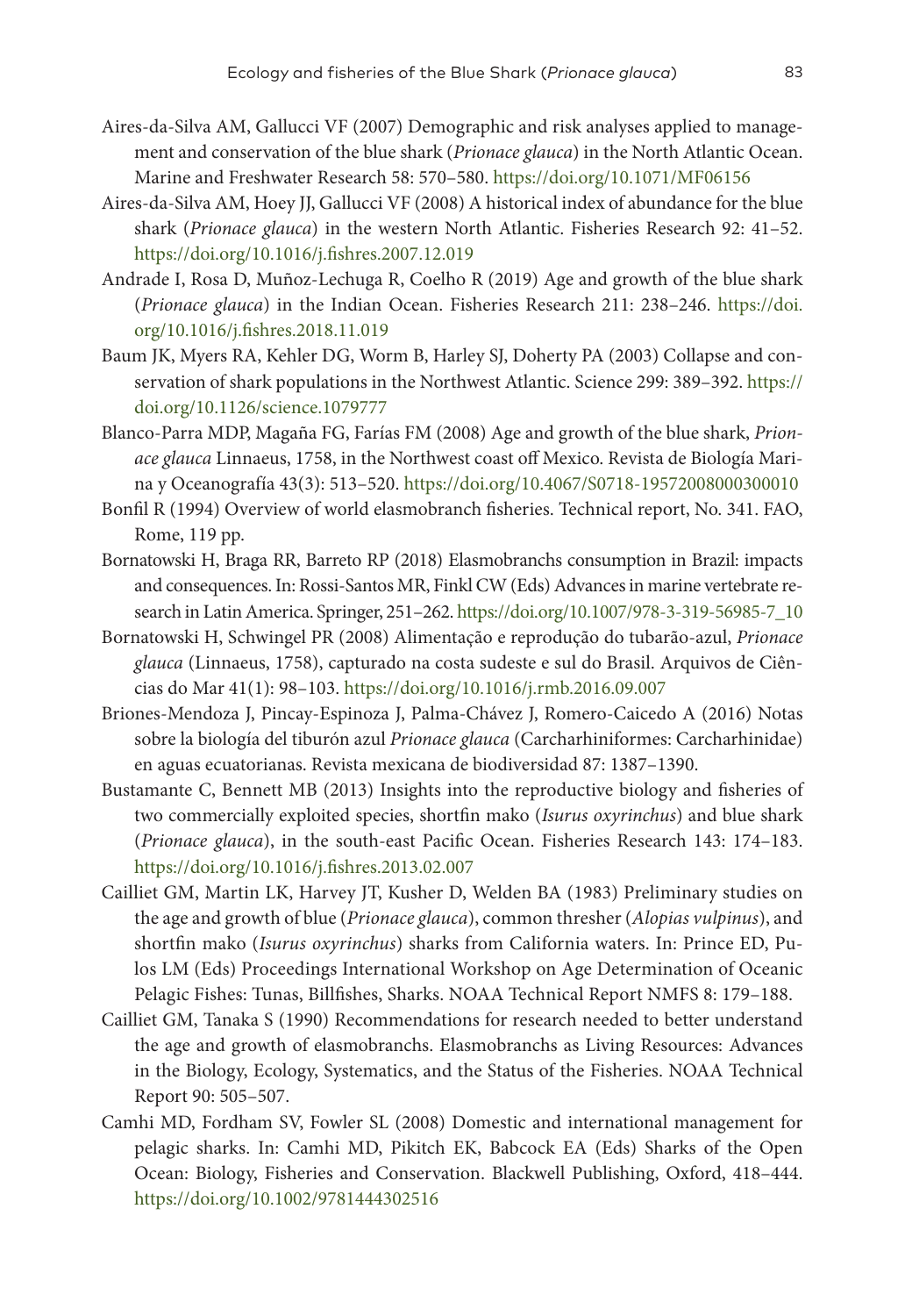- Campana SE, Joyce W, Fowler M, Showell M (2015) Discards, hooking, and post-release mortality of porbeagle (*Lamna nasus*), shortfin mako (*Isurus oxyrinchus*), and blue shark (*Prionace glauca*) in the Canadian pelagic longline fishery. ICES Journal of Marine Science 73(2): 520–528.<https://doi.org/10.1093/icesjms/fsv234>
- Campana SE, Marks L, Joyce W, Kohler N (2005) Catch, by-catch and indices of population status of blue shark (*Prionace glauca*) in the Canadian Atlantic. ICCAT Collective Volume of Scientific Papers 58(3): 891–934.
- Campana SE, Marks L, Joyce W, Kohler NE (2006) Effects of recreational and commercial fishing on blue sharks (*Prionace glauca*) in Atlantic Canada, with inferences on the North Atlantic population. Canadian Journal of Fisheries and Aquatic Sciences 63(3): 670–682. <https://doi.org/10.1139/f05-251>
- Campana SE, Natanson LJ, Myklevoll S (2002) Bomb dating and age determination of large pelagic sharks. Canadian Journal of Fisheries and Aquatic Sciences 59: 450–455. [https://](https://doi.org/10.1139/f02-027) [doi.org/10.1139/f02-027](https://doi.org/10.1139/f02-027)
- Carvalho FC, Murie DJ, Hazin FH, Hazin HG, Leite-Mourato B, Burgess GH (2011) Spatial predictions of blue shark (*Prionace glauca*) catch rate and catch probability of juveniles in the Southwest Atlantic. ICES Journal of Marine Science 68(5): 890–900. [https://doi.](https://doi.org/10.1093/icesjms/fsr047) [org/10.1093/icesjms/fsr047](https://doi.org/10.1093/icesjms/fsr047)
- Carvalho FC, Murie DJ, Hazin FH, Hazin HG, Leite-Mourato B, Travassos P, Burgess GH (2010) Catch rates and size composition of blue sharks (*Prionace glauca*) caught by the Brazilian pelagic longline fleet in the southwestern Atlantic Ocean. Aquatic Living Resources 23(4): 373–385. <https://doi.org/10.1051/alr/2011005>
- Castro JÁ, Mejuto J (1995) Reproductive parameters of blue shark, *Prionace glauca*, and other sharks in the Gulf of Guinea. Marine and Freshwater Research 46: 967–973. <https://doi.org/10.1071/MF9950967>
- Chen P, Yuan W (2006) Demographic analysis based on the growth parameter of sharks. Fisheries Research 78(2–3): 374–379. <https://doi.org/10.1016/j.fishres.2006.01.007>
- Clarke S (2004) Understanding pressures on fishery resources through trade statistics: A pilot study of four products in the Chinese dried seafood market. Fish and Fisheries 5: 53–74.<https://doi.org/10.1111/j.1467-2960.2004.00137.x>
- Clarke SC, Harley SJ, Hoyle SD, Rice JS (2013) Population trends in Pacific Oceanic sharks and the utility of regulations on shark finning. Conservation Biology 27(1): 197–209. <https://doi.org/10.1111/j.1523-1739.2012.01943.x>
- Clarke SC, Magnussen JE, Abercrombie DL, Mcallister MK, Shivji MS (2006) Identification of shark species composition and proportion in the Hon Kong shark fin market based on molecular genetics and trade records. Conservation Biology 20(1): 201–211. [https://](https://doi.org/10.1111/j.1523-1739.2005.00247.x) [doi.org/10.1111/j.1523-1739.2005.00247.x](https://doi.org/10.1111/j.1523-1739.2005.00247.x)
- Coelho R, Bentes L, Gonçalves J, Lino PG, Ribeiro J, Erzini K (2003) Reduction of elasmobranch by‐catch in the hake semipelagicnear‐bottom longline fishery in the Algarve (Southern Portugal). Fisheries Science 69: 293–299. [https://doi.org/10.1046/j.](https://doi.org/10.1046/j.1444-2906.2003.00620.x) [1444-2906.2003.00620.x](https://doi.org/10.1046/j.1444-2906.2003.00620.x)
- Coelho R, Fernandez-Carvalho J, Lino PG, Santos MN (2012) An overview of the hooking mortality of elasmobranchs caught in a swordfish pelagic longline fishery in the Atlantic Ocean. Aquatic Living Resources 25(4): 311–319.<https://doi.org/10.1051/alr/2012030>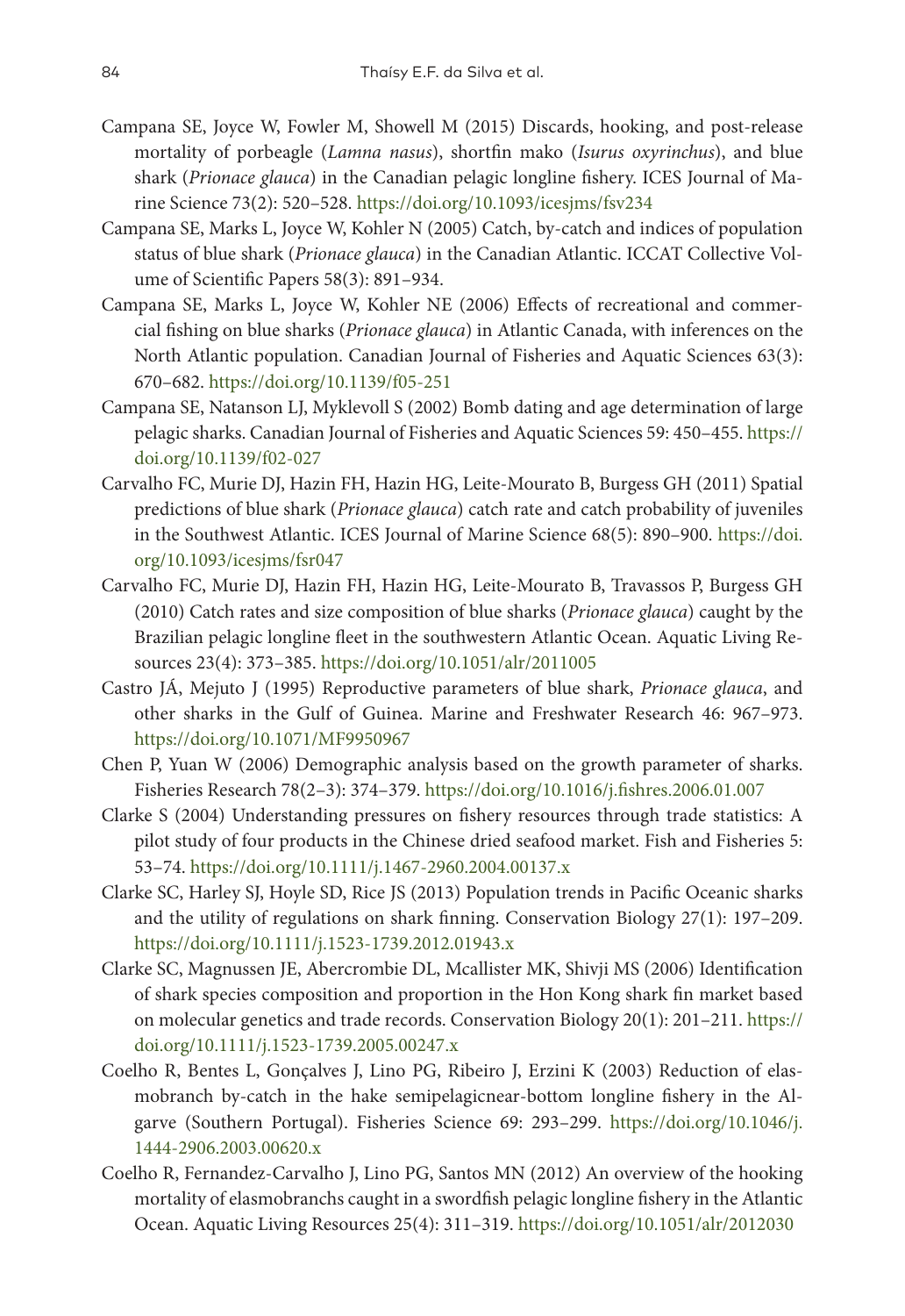- Coelho R, Mejuto J, Domingo A, Yokawa K, Liu KM, Cortés E, Romanov EV, da Silva C, Hazin F, Arocha F, Mwilima AM, Bach P, Ortiz de Zárate V, Roche W, Lino PG, García-Cortés B, Ramos-Cartelle AM, Forselledo R, Mas F, Ohshimo S, Courtney D, Sabarros PS, Perez B, Wogerbauer C, Tsai W-P, Carvalho F, Santos MN (2017) Distribution patterns and population structure of the blue shark (*Prionace glauca*) in the Atlantic and Indian Oceans. Fish and Fisheries 19(1): 90–106. <https://doi.org/10.1111/faf.12238>
- Compagno LJV (1984) Carcharhiniformes. FAO species catalogue, vol. 4, part 2. Sharks of the world. An annotated and illustrated catalogue of shark species known to date. FAO Fisheries Synopsis 4(125): 655.
- Cortés E (1998) Demographic analysis as an aid in shark stock assessment and management. Fisheries Research 39(2): 199–208. [https://doi.org/10.1016/S0165-7836\(98\)00183-0](https://doi.org/10.1016/S0165-7836(98)00183-0)
- Cortés E (2002) Incorporating uncertainty into demographic modeling: Application to shark populations and their conservation. Conservation Biology 16(4): 1048–1062. <https://doi.org/10.1046/j.1523-1739.2002.00423.x>
- Cortés E (2007) Chondrichthyan demographic modelling: An essay on its use, abuse and future. Marine & Freshwater Research 58(1): 4–6.<https://doi.org/10.1071/MF06191>
- Dulvy NK, Baum JK, Clarke S, Compagno LJ, Cortés E, Domingo A, Fordham S, Fowler S, Francis MP, Gibson C, Martínez J, Musick JA, Soldo A, Stevens JD, Valenti S (2008) You can swim but you can't hide: The global status and conservation of oceanic pelagic sharks and rays. Aquatic Conservation 18(5): 459–482. <https://doi.org/10.1002/aqc.975>
- Ebert DA, Fowler LJV, Compagno D (2013) Sharks of the world, a fully illustrated guide. Wild Narure Press, Plymuth, 528 pp.
- FAO Fishstat Database Plus (2017) Fisheries and Aquaculture Department, Food and Agriculture Organization of the United Nations. Rome. [http://www.fao.org/fishery/statis](http://www.fao.org/fishery/statistics/software/fishstat/em)[tics/software/fishstat/em](http://www.fao.org/fishery/statistics/software/fishstat/em) [Accessed 2019/10/11]
- Fordham SV (2006) Shark Alert: Revealing Europe's Impact on Shark Populations. The Shark Alliance, Brussels, 20 pp.
- Francis MP, Duffy C (2005) Length at maturity in three pelagic sharks (*Lamna nasus*, *Isurus oxyrinchus*, and *Prionace glauca*) from New Zealand. Fish Bulletin 103(3): 489–500.
- Fujinami Y, Semba Y, Ohshimo S, Tanaka S (2018) Development of an alternative ageing technique for blue shark (*Prionace glauca*) using the vertebra. Journal of Applied Ichthyology 34: 590–600.<https://doi.org/10.1111/jai.13620>
- Hazin FH, Lessa R (2005) Synopsis of biological information available on blue shark, *Prionace glauca*, from the southwesternAtlantic Ocean. Col. Vol. Sci. Pap. ICCAT58(3): 1179–1187.
- Hazin FH, Kihara K, Otsuka K, Boeckman CE, Leal EC (1994) Reproduction of the blue shark *Prionace glauca* in the south-western equatorial Atlantic Ocean. Fisheries Science 60(5): 487–491. <https://doi.org/10.2331/fishsci.60.487>
- Hazin FHV, Broadhurst MK, Hazin HG (2000) Preliminary analysis of the feasibility of transferring new longline technology to small artisanal vessels off northeastern Brazil. Marine Fisheries Review 62(1): 27–34.
- Henderson AC, Flannery K, Dunne J (2001) Observations on the biology and ecology of the Blue Shark in the North-east Atlantic. Journal of Fish Biology 58(5): 1347–1358. [https://](https://doi.org/10.1111/j.1095-8649.2001.tb02291.x) [doi.org/10.1111/j.1095-8649.2001.tb02291.x](https://doi.org/10.1111/j.1095-8649.2001.tb02291.x)
- ICCAT (2015) Blue shark data preparatory meeting. ICCAT, Spain, 33 pp.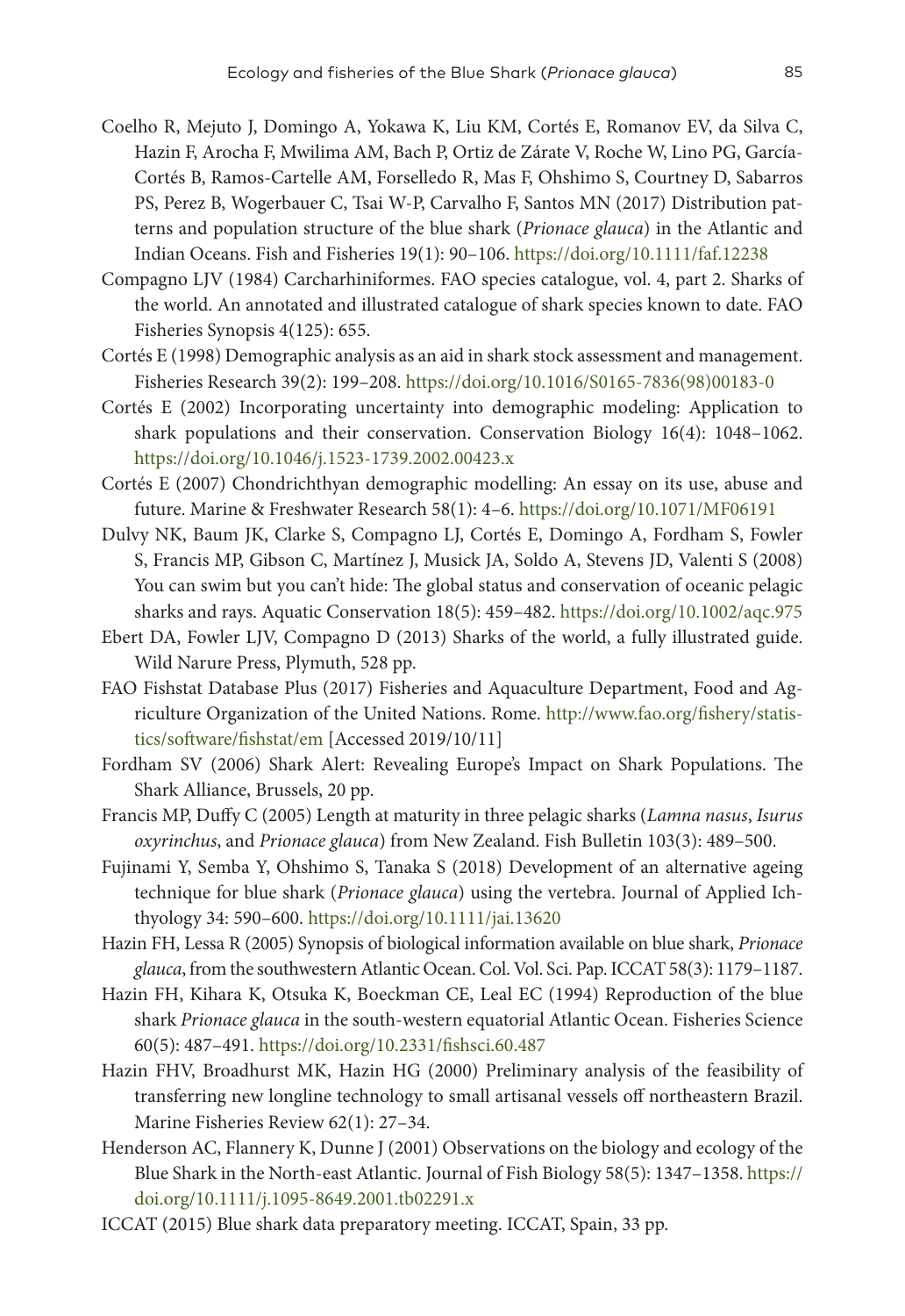- ICMBio (2016) Avaliação do risco de extinção dos elasmobrânquios e quimeras no Brasil: 2010–2012.
- James KC, Lewison RL, Dillingham PW, Curtis KA, Moore JE (2015) Drivers of retention and discards of elasmobranch non-target catch. Environmental Conservation. https:// doi:10.1017/S0376892915000168
- Jolly KA, Da Silva C, Attwood CG (2013) Age, growth and reproductive biology of the blue shark *Prionace glauca* in South African waters. African Journal of Marine Science 35(1): 99–109.<https://doi.org/10.2989/1814232X.2013.783233>
- Joung SJ, Lyu GT, Su KY, Hsu HH, Liu KM (2017) Distribution Pattern, Age, and Growth of Blue Sharks in the South Atlantic Ocean. Marine and Coastal Fisheries 9(1): 38–49. <https://doi.org/10.1080/19425120.2016.1249579>
- Kohler NE, Turner PA, Hoey JJ, Natanson LJ, Briggs R (2002) Tag and recapture data for three pelagic shark species: Blue shark (*Prionace glauca*), shortfin mako (*Isurus oxyrinchus*), and porbeagle (*Lamna nasus*) in the North Atlantic Ocean. ICCAT Collective Volume of Scientific Papers 54: 1231–1260.
- Kubodera T, Watanabe H, Ichii T (2007) Feeding habits of the blue shark, *Prionace glauca*, and *Salmon shark*, *Lamna ditropis*, in the transition region of the Western North Pacific. Reviews in Fish Biology and Fisheries 17(2–3): 111–124. [https://doi.org/10.1007/](https://doi.org/10.1007/s11160-006-9020-z) [s11160-006-9020-z](https://doi.org/10.1007/s11160-006-9020-z)
- Last PR, Stevens JD (2009) Sharks and rays of Australia, 2<sup>nd</sup> ed. Melbourne, 656 pp.
- Lawson T (2011) Estimation of catch rates and catches of key shark species in tuna fisheries of the western and central Pacific Ocean using observer data. Western and Central Pacific Fisheries Commission, Pohnpei. [WCPFC-SC7-2011/EB-IP-02]
- LeeKA, HuveneersC, PeddemorsV, BoomerA, HarcourtRG (2015) Borntobefree? Assessing the viability of releasing captive-bred wobbegongs to restock depleted populations. Frontiers in Marine Science 2: 18.<https://doi.org/10.3389/fmars.2015.00018>
- Lessa R, Santana FM, Hazin FH (2004) Age and growth of the blue shark *Prionace glauca* (Linnaeus, 1758) off northeastern Brazil. Fisheries Research 66(1): 19–30. [https://doi.](https://doi.org/10.1016/S0165-7836(03)00193-0) [org/10.1016/S0165-7836\(03\)00193-0](https://doi.org/10.1016/S0165-7836(03)00193-0)
- Levesque JC (2008) International fisheries agreement: Review of the International Commission for the Conservation of Atlantic Tunas: Case study – Shark management. Marine Policy 32(3): 528–533. <https://doi.org/10.1016/j.marpol.2007.10.006>
- Loor‐Andrade P, Pincay‐Espinoza J, Rosas‐Luis R (2016) Diet of the blue shark *Prionace glauca* in the Ecuadorian Pacific Ocean during the years 2013 to 2015. Journal of Applied Ichthyology 33(3): 558–562. <https://doi.org/10.1111/jai.13329>
- Manning MJ, Francis MP (2005) Age and growth of blue shark (*Prionace glauca*) from the New Zealand Exclusive Economic Zone. New Zealand Fisheries Assessment Report 26: 52.
- Markaida U, Sosa-Nishizaki O (2010) Food and feeding habits of the blue shark *Prionace glauca* caught off Ensenada, Baja California, Mexico, with a review on its feeding. Journal of the Marine Biological Association of the United Kingdom 90(5): 977–994. [https://](https://doi.org/10.1017/S0025315409991597) [doi.org/10.1017/S0025315409991597](https://doi.org/10.1017/S0025315409991597)
- McCord ME, Campana SE, MCcord ME (2003) A quantitative assessment of the diet of the blue shark (*Prionace glauca*) off Nova Scotia, Canada. Journal of Northwest Atlantic Fishery Science 32: 57–63. <https://doi.org/10.2960/J.v32.a4>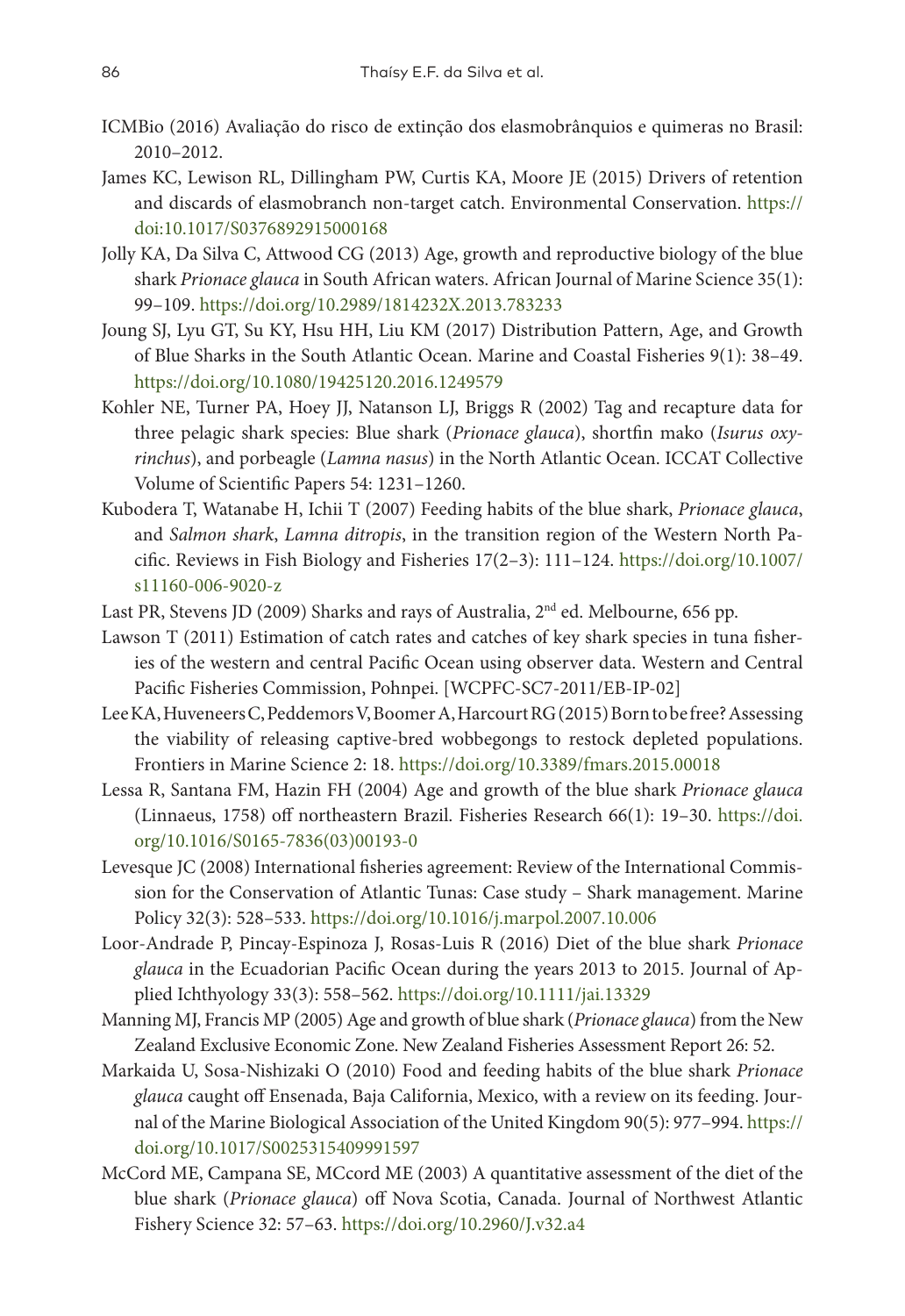- Megalofonou P, Yannopoulos C, Damalas D, De Metrio G, Deflorio M, De La Serna JM, Macias D (2005) Incidental catch and estimated discards of pelagic sharks from the swordfish and tuna fisheries in the Mediterranean Sea. Fish Bulletin 103(4): 620–634.
- Megalofonou P, Damalas D, De Metrio G (2009) Biological characteristics of blue shark, *Prionace glauca*, in the Mediterranean Sea. Journal of the Marine Biological Association of the United Kingdom 89(6): 1233–1242. [https://doi.org/10.1017/](https://doi.org/10.1017/S0025315409000216) [S0025315409000216](https://doi.org/10.1017/S0025315409000216)
- Mejuto J, García-Cortés B, Ramos-Cartelle A, Abuin E (2014) Note on the observation of recruits of blue shark, *Prionace glauca*, in near coastal areas of Galicia (NW Spain) during the summer of 2013. Collective Volumes of Scientific Papers. ICCAT 70(5): 2452–2461.
- Molina JM, Cooke SJ (2012) Trends in shark bycatch research: Current status and research needs. Reviews in Fish Biology and Fisheries 22(3): 719–737. [https://doi.org/10.1007/](https://doi.org/10.1007/s11160-012-9269-3) [s11160-012-9269-3](https://doi.org/10.1007/s11160-012-9269-3)
- Mollet HF, Cailliet GM (2002) Comparative population demography of elasmobranchs using life history tables, Leslie matrices and stage-based matrix models. Marine & Freshwater Research 53(2): 503–516.<https://doi.org/10.1071/MF01083>
- Montealegre-Quijano S, Cardoso AT, Silva RZ, Kinas PG, Vooren CM (2014) Sexual development, size at maturity, size at maternity and fecundity of the blue shark *Prionace glauca* (Linnaeus, 1758) in the Southwest Atlantic. Fisheries Research 160: 18–32. [https://](https://doi.org/10.1016/j.fishres.2014.03.003) [doi.org/10.1016/j.fishres.2014.03.003](https://doi.org/10.1016/j.fishres.2014.03.003)
- Montealegre-Quijano S, Vooren CM (2010) Distribution and abundance of the life stages of the blue shark *Prionace glauca* in the Southwest Atlantic. Fisheries Research 101(3): 168–179. <https://doi.org/10.1016/j.fishres.2009.10.001>
- Montealegre-Quijano S, Vooren CM (2009) Estimativas de mortalidade e tabelas de vida do tubarão-azul, *Prionace glauca* (Carcharhinidae), no sul do Brasil e águas internacionais adjacentes. PanamJAS 4: 476–489.
- Mourato BL, Arfelli CA, Amorim AF, Hazin HG, Carvalho FC, Hazin FH (2011) Spatiotemporal distribution and target species in a longline fishery off the southeastern coast of Brazil. Brazilian Journal of Oceanography 59(2): 185–194. [https://doi.org/10.1590/](https://doi.org/10.1590/S1679-87592011000200007) [S1679-87592011000200007](https://doi.org/10.1590/S1679-87592011000200007)
- Nakano H, Seki MP (2003) Synopsis of biological data on the blue shark, *Prionace glauca* Linnaeus. Bulletin-Fisheries Research Agency Japan, 18–55.
- Nakano H (1994) Age, reproduction and migration of blue shark in the North Pacific Ocean. Bulletin of the National Research Institute of Far Seas Fisheries 31: 141–256.
- Pratt Jr HL (1979) Reproduction in the blue shark, *Prionace glauca.* Fish Bulletin 77: 445–470.
- Queiroz N, Humphries NE, Noble LR, SantosAM, Sims DW (2010) Short-term movements and diving behaviour ofsatellite-tracked blue sharks *Prionace glauca* in the northeasternAtlantic Ocean. Marine Ecology Progress Series 406: 265–279.<https://doi.org/10.3354/meps08500>
- Rosas-Luis R, Navarro J, Loor-Andrade P, Forero MG (2017) Feeding ecology and trophic relationships of pelagic sharks and billfishes coexisting in the central eastern Pacific Ocean. Marine Ecology Progress Series 573: 191–201.<https://doi.org/10.3354/meps12186>
- Santana FM, Duarte-Neto P, Lessa R (2009) Demographic analysis of the night shark (*Carcharhinus signatus* Poey, 1868) in the equatorial Southwestern Atlantic Ocean. Fisheries Research 100(3): 210–214. <https://doi.org/10.1016/j.fishres.2009.07.009>